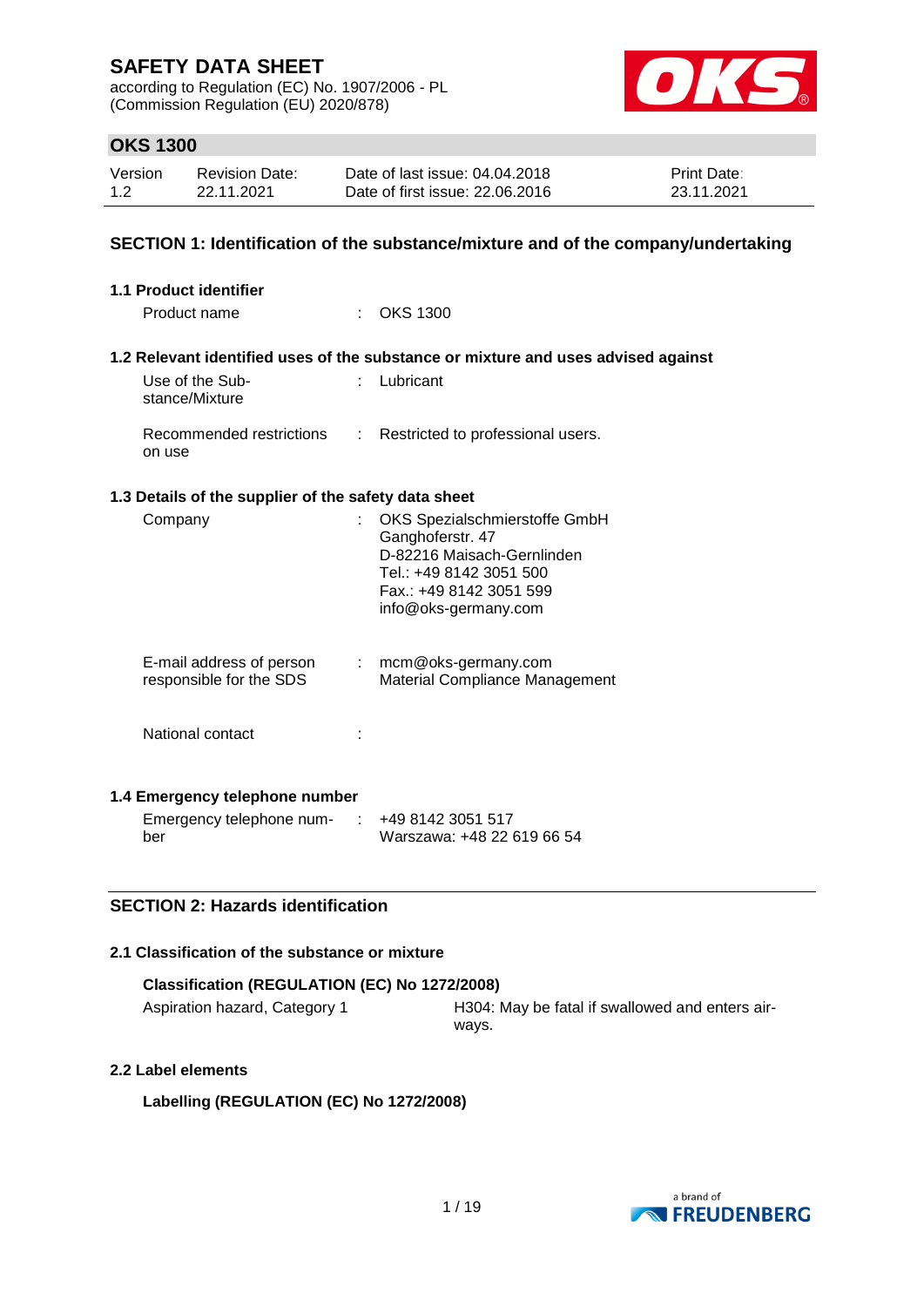according to Regulation (EC) No. 1907/2006 - PL (Commission Regulation (EU) 2020/878)



# **OKS 1300**

| Version<br>1.2 | <b>Revision Date:</b><br>22.11.2021      |   | Date of last issue: 04.04.2018<br>Date of first issue: 22.06.2016                 |                                                                                       | Print Date:<br>23.11.2021 |
|----------------|------------------------------------------|---|-----------------------------------------------------------------------------------|---------------------------------------------------------------------------------------|---------------------------|
|                | Hazard pictograms                        | t |                                                                                   |                                                                                       |                           |
|                | Signal word                              |   | Danger                                                                            |                                                                                       |                           |
|                | <b>Hazard statements</b>                 |   | H304                                                                              | May be fatal if swallowed and enters air-<br>ways.                                    |                           |
|                | Supplemental Hazard<br><b>Statements</b> |   | <b>EUH066</b>                                                                     | Repeated exposure may cause skin<br>dryness or cracking.                              |                           |
|                | Precautionary statements                 |   | <b>Response:</b><br>$P301 + P310$<br>P331<br>Storage:<br>Store locked up.<br>P405 | IF SWALLOWED: Immediately call a<br>POISON CENTER/ doctor.<br>Do NOT induce vomiting. |                           |

#### **Hazardous components which must be listed on the label:**

Naphtha (petroleum), hydrotreated heavy; Low boiling point ydrogen treated naphtha

octadec-1-ene

#### **2.3 Other hazards**

This substance/mixture contains no components considered to be either persistent, bioaccumulative and toxic (PBT), or very persistent and very bioaccumulative (vPvB) at levels of 0.1% or higher.

Ecological information: The substance/mixture does not contain components considered to have endocrine disrupting properties according to REACH Article 57(f) or Commission Delegated regulation (EU) 2017/2100 or Commission Regulation (EU) 2018/605 at levels of 0.1% or higher.

Toxicological information: The substance/mixture does not contain components considered to have endocrine disrupting properties according to REACH Article 57(f) or Commission Delegated regulation (EU) 2017/2100 or Commission Regulation (EU) 2018/605 at levels of 0.1% or higher.

## **SECTION 3: Composition/information on ingredients**

#### **3.2 Mixtures**

Chemical nature : Solvent

Wax

#### **Components**

| Chemical name | CAS-No. | Classification | specific concen- | Concentration |
|---------------|---------|----------------|------------------|---------------|
|               | EC-No.  |                | tration limit    | (% w/w)       |
|               |         |                | M-Factor         |               |

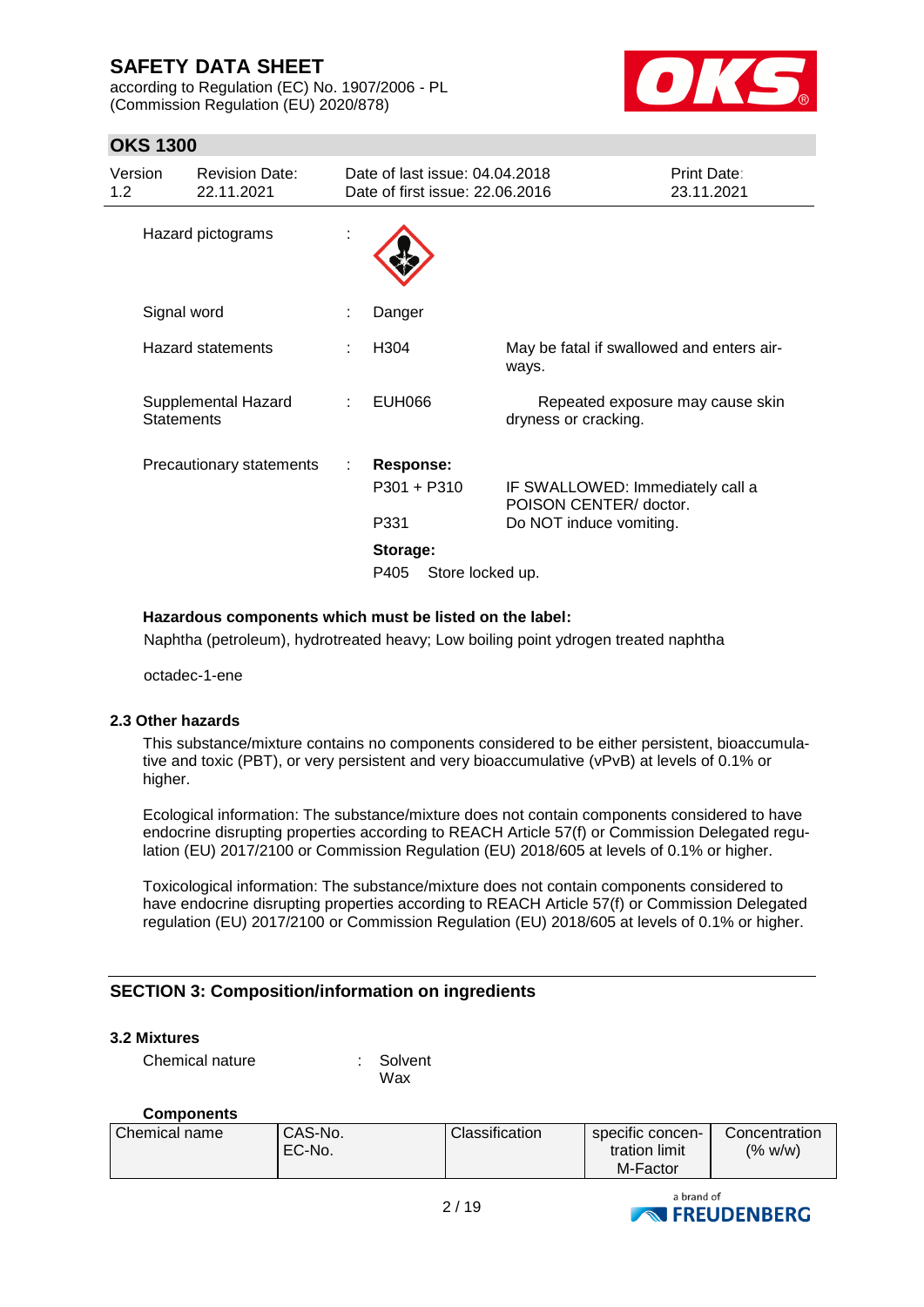according to Regulation (EC) No. 1907/2006 - PL (Commission Regulation (EU) 2020/878)



# **OKS 1300**

| Version | <b>Revision Date:</b> | Date of last issue: 04.04.2018  | <b>Print Date:</b> |
|---------|-----------------------|---------------------------------|--------------------|
| 1.2     | 22.11.2021            | Date of first issue: 22,06,2016 | 23.11.2021         |

|                                                   | Index-No.                  |                                               | <b>Notes</b>               |                   |
|---------------------------------------------------|----------------------------|-----------------------------------------------|----------------------------|-------------------|
|                                                   | <b>Registration number</b> |                                               | Acute toxicity<br>estimate |                   |
| Naphtha (petroleum),<br>hydrotreated heavy;       | 64742-48-9<br>265-150-3    | Asp. Tox.1; H304                              |                            | $>= 90 - 5 = 100$ |
| Low boiling point<br>ydrogen treated naph-<br>tha | 649-327-00-6               |                                               | Note P                     |                   |
| octadec-1-ene                                     | 112-88-9<br>204-012-9      | Asp. Tox.1; H304<br>Aquatic Chronic3;<br>H412 |                            | $>= 1 - 2.5$      |

For explanation of abbreviations see section 16.

# **SECTION 4: First aid measures**

#### **4.1 Description of first aid measures**

| If inhaled              | Remove person to fresh air. If signs/symptoms continue, get<br>medical attention.<br>Keep patient warm and at rest.<br>If unconscious, place in recovery position and seek medical<br>advice.<br>Keep respiratory tract clear.<br>If breathing is irregular or stopped, administer artificial respira-<br>tion.                                     |
|-------------------------|-----------------------------------------------------------------------------------------------------------------------------------------------------------------------------------------------------------------------------------------------------------------------------------------------------------------------------------------------------|
| In case of skin contact | Take off all contaminated clothing immediately.<br>Get medical attention immediately if irritation develops and<br>persists.<br>Wash clothing before reuse.<br>Thoroughly clean shoes before reuse.<br>Wash skin thoroughly with soap and water or use recognized<br>skin cleanser.                                                                 |
| In case of eye contact  | Rinse immediately with plenty of water, also under the eyelids,<br>for at least 10 minutes.<br>Seek medical advice.                                                                                                                                                                                                                                 |
| If swallowed            | Move the victim to fresh air.<br>If unconscious, place in recovery position and seek medical<br>advice.<br>Keep respiratory tract clear.<br>Do NOT induce vomiting.<br>Obtain medical attention.<br>Rinse mouth with water.<br>Never give anything by mouth to an unconscious person.<br>Aspiration hazard if swallowed - can enter lungs and cause |

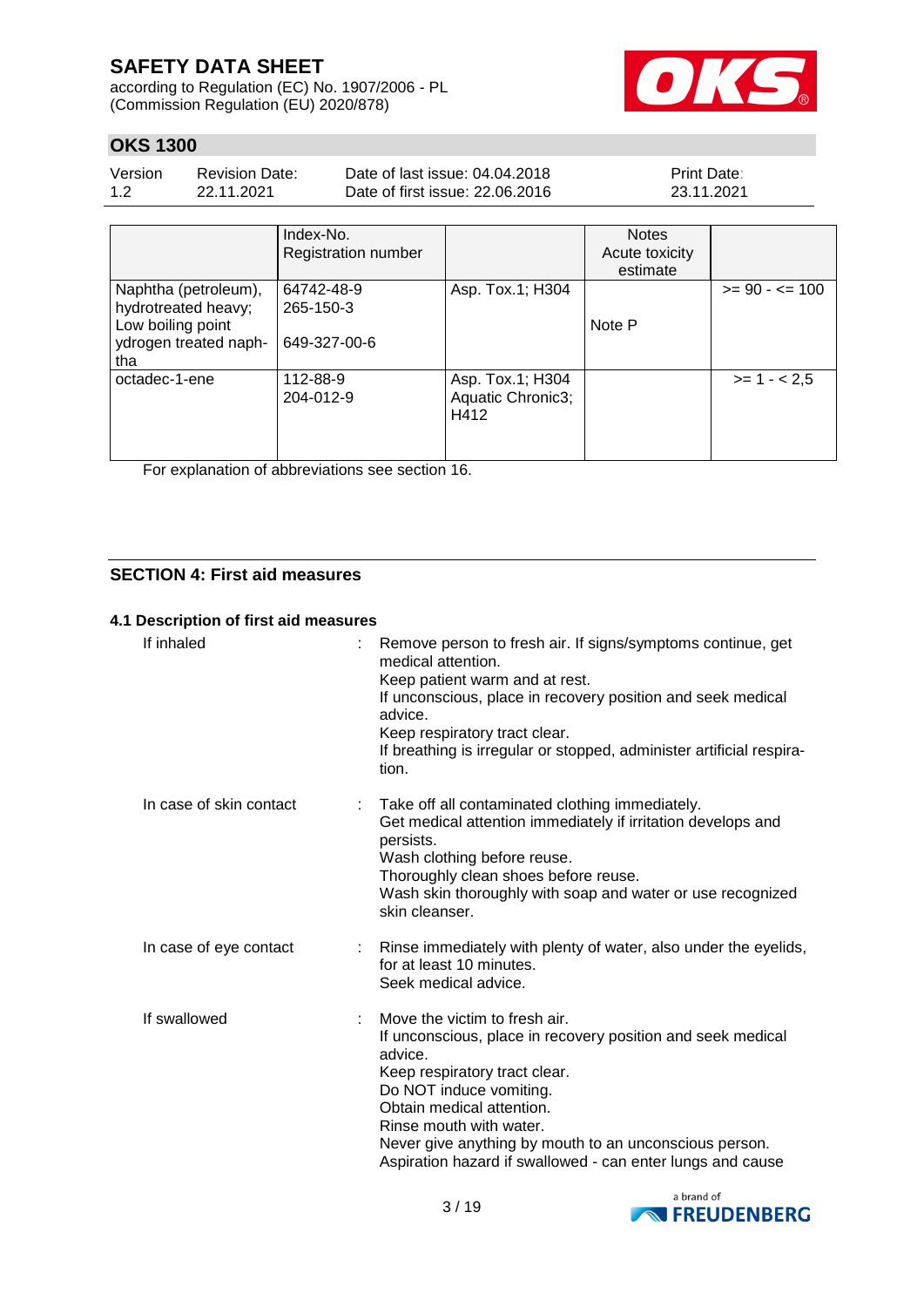according to Regulation (EC) No. 1907/2006 - PL (Commission Regulation (EU) 2020/878)



# **OKS 1300**

| Version | <b>Revision Date:</b> | Date of last issue: 04.04.2018  | <b>Print Date:</b> |
|---------|-----------------------|---------------------------------|--------------------|
| 1.2     | 22.11.2021            | Date of first issue: 22,06,2016 | 23.11.2021         |

damage.

#### **4.2 Most important symptoms and effects, both acute and delayed**

| Symptoms     | Skin contact may provoke the following symptoms:<br>Erythema                                                                        |
|--------------|-------------------------------------------------------------------------------------------------------------------------------------|
|              | Aspiration may cause pulmonary oedema and pneumonitis.                                                                              |
| <b>Risks</b> | Can be absorbed through skin.<br>Risk of product entering the lungs on vomiting after ingestion.<br>Health injuries may be delayed. |

#### **4.3 Indication of any immediate medical attention and special treatment needed**

: Treat symptomatically.

#### **SECTION 5: Firefighting measures**

| 5.1 Extinguishing media<br>Suitable extinguishing media   | ÷ | Use water spray, alcohol-resistant foam, dry chemical or car-<br>bon dioxide.                                                                                           |  |  |  |
|-----------------------------------------------------------|---|-------------------------------------------------------------------------------------------------------------------------------------------------------------------------|--|--|--|
| Unsuitable extinguishing<br>media                         |   | : High volume water jet                                                                                                                                                 |  |  |  |
| 5.2 Special hazards arising from the substance or mixture |   |                                                                                                                                                                         |  |  |  |
| Hazardous combustion prod- : Carbon oxides<br>ucts        |   | Metal oxides                                                                                                                                                            |  |  |  |
| 5.3 Advice for firefighters                               |   |                                                                                                                                                                         |  |  |  |
| Special protective equipment :<br>for firefighters        |   | In the event of fire, wear self-contained breathing apparatus.<br>Use personal protective equipment. Exposure to decomposi-<br>tion products may be a hazard to health. |  |  |  |
| Further information                                       |   | Standard procedure for chemical fires.<br>Cool containers/tanks with water spray.                                                                                       |  |  |  |

## **SECTION 6: Accidental release measures**

|                      | 6.1 Personal precautions, protective equipment and emergency procedures   |
|----------------------|---------------------------------------------------------------------------|
| Personal precautions | : Evacuate personnel to safe areas.<br>Use personal protective equipment. |
|                      | Ensure adequate ventilation.                                              |
|                      | Remove all sources of ignition.                                           |
|                      | Do not breathe vapours or spray mist.                                     |

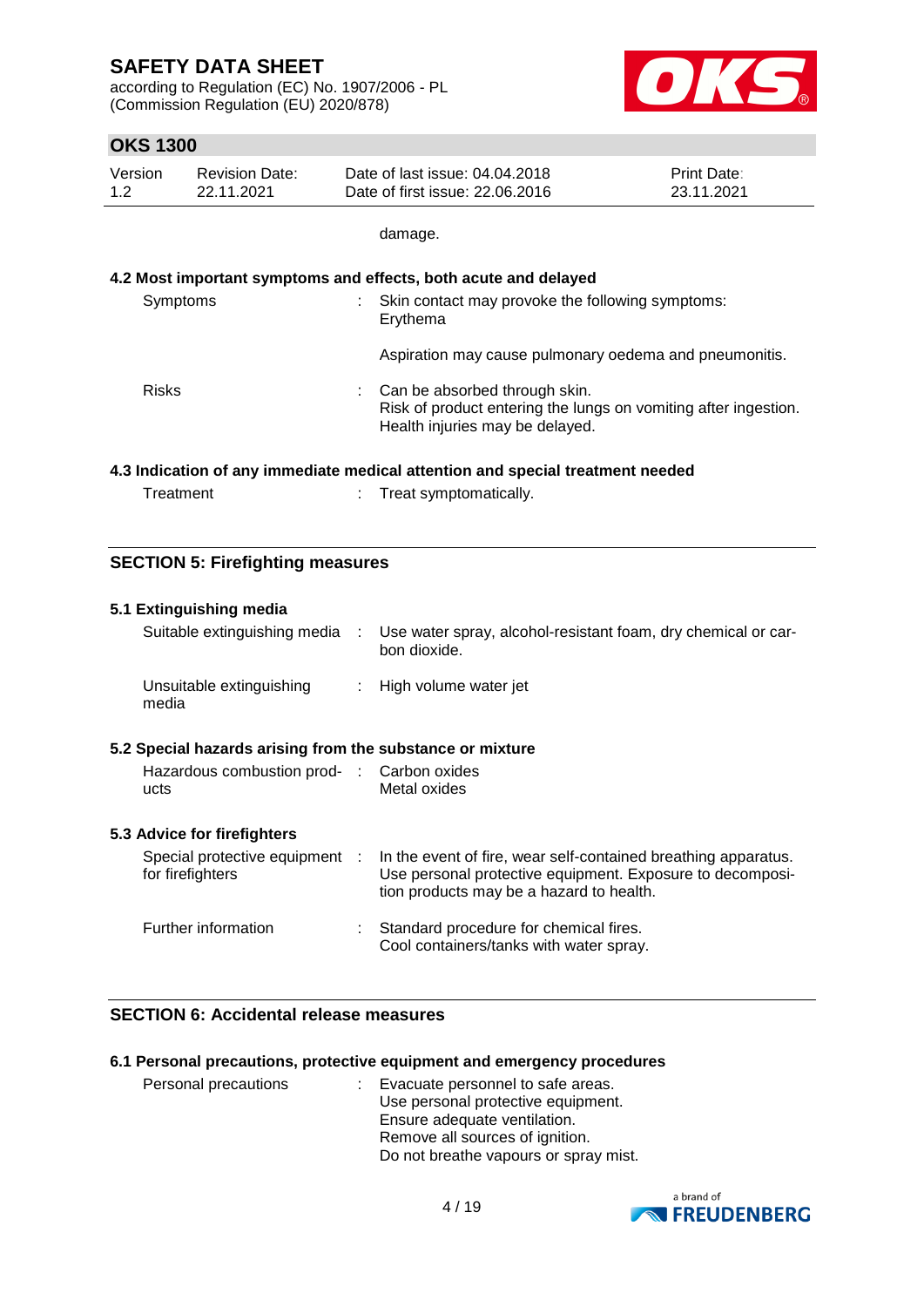according to Regulation (EC) No. 1907/2006 - PL (Commission Regulation (EU) 2020/878)



# **OKS 1300**

| Version<br>1.2                | <b>Revision Date:</b><br>22.11.2021 | Date of last issue: 04.04.2018<br>Date of first issue: 22.06.2016 | <b>Print Date:</b><br>23.11.2021 |  |  |
|-------------------------------|-------------------------------------|-------------------------------------------------------------------|----------------------------------|--|--|
|                               |                                     | Refer to protective measures listed in sections 7 and 8.          |                                  |  |  |
| 6.2 Environmental precautions |                                     |                                                                   |                                  |  |  |

| Environmental precautions | : Try to prevent the material from entering drains or water<br>courses.<br>Prevent further leakage or spillage if safe to do so.<br>Local authorities should be advised if significant spillages<br>cannot be contained. |
|---------------------------|--------------------------------------------------------------------------------------------------------------------------------------------------------------------------------------------------------------------------|
|                           |                                                                                                                                                                                                                          |

# **6.3 Methods and material for containment and cleaning up**

| Methods for cleaning up | : Contain spillage, and then collect with non-combustible ab-<br>sorbent material, (e.g. sand, earth, diatomaceous earth, ver-<br>miculite) and place in container for disposal according to local<br>/ national regulations (see section 13).<br>Non-sparking tools should be used. |
|-------------------------|--------------------------------------------------------------------------------------------------------------------------------------------------------------------------------------------------------------------------------------------------------------------------------------|
|-------------------------|--------------------------------------------------------------------------------------------------------------------------------------------------------------------------------------------------------------------------------------------------------------------------------------|

#### **6.4 Reference to other sections**

For personal protection see section 8.

# **SECTION 7: Handling and storage**

## **7.1 Precautions for safe handling**

| Advice on safe handling      | : Do not use in areas without adequate ventilation.<br>Do not breathe vapours or spray mist.<br>In case of insufficient ventilation, wear suitable respiratory<br>equipment.<br>Avoid contact with skin and eyes.<br>For personal protection see section 8.<br>Keep away from fire, sparks and heated surfaces.<br>Smoking, eating and drinking should be prohibited in the ap-<br>plication area.<br>Take precautionary measures against static discharges.<br>Wash hands and face before breaks and immediately after<br>handling the product.<br>Ensure all equipment is electrically grounded before beginning<br>transfer operations.<br>Do not get in eyes or mouth or on skin.<br>Do not get on skin or clothing.<br>Do not ingest.<br>Do not enter areas where used or stored until adequately ven-<br>tilated.<br>Do not repack.<br>Do not re-use empty containers.<br>These safety instructions also apply to empty packaging which<br>may still contain product residues.<br>Keep container closed when not in use. |
|------------------------------|--------------------------------------------------------------------------------------------------------------------------------------------------------------------------------------------------------------------------------------------------------------------------------------------------------------------------------------------------------------------------------------------------------------------------------------------------------------------------------------------------------------------------------------------------------------------------------------------------------------------------------------------------------------------------------------------------------------------------------------------------------------------------------------------------------------------------------------------------------------------------------------------------------------------------------------------------------------------------------------------------------------------------------|
| Advice on protection against | Keep away from heat and sources of ignition.                                                                                                                                                                                                                                                                                                                                                                                                                                                                                                                                                                                                                                                                                                                                                                                                                                                                                                                                                                                   |

fire and explosion

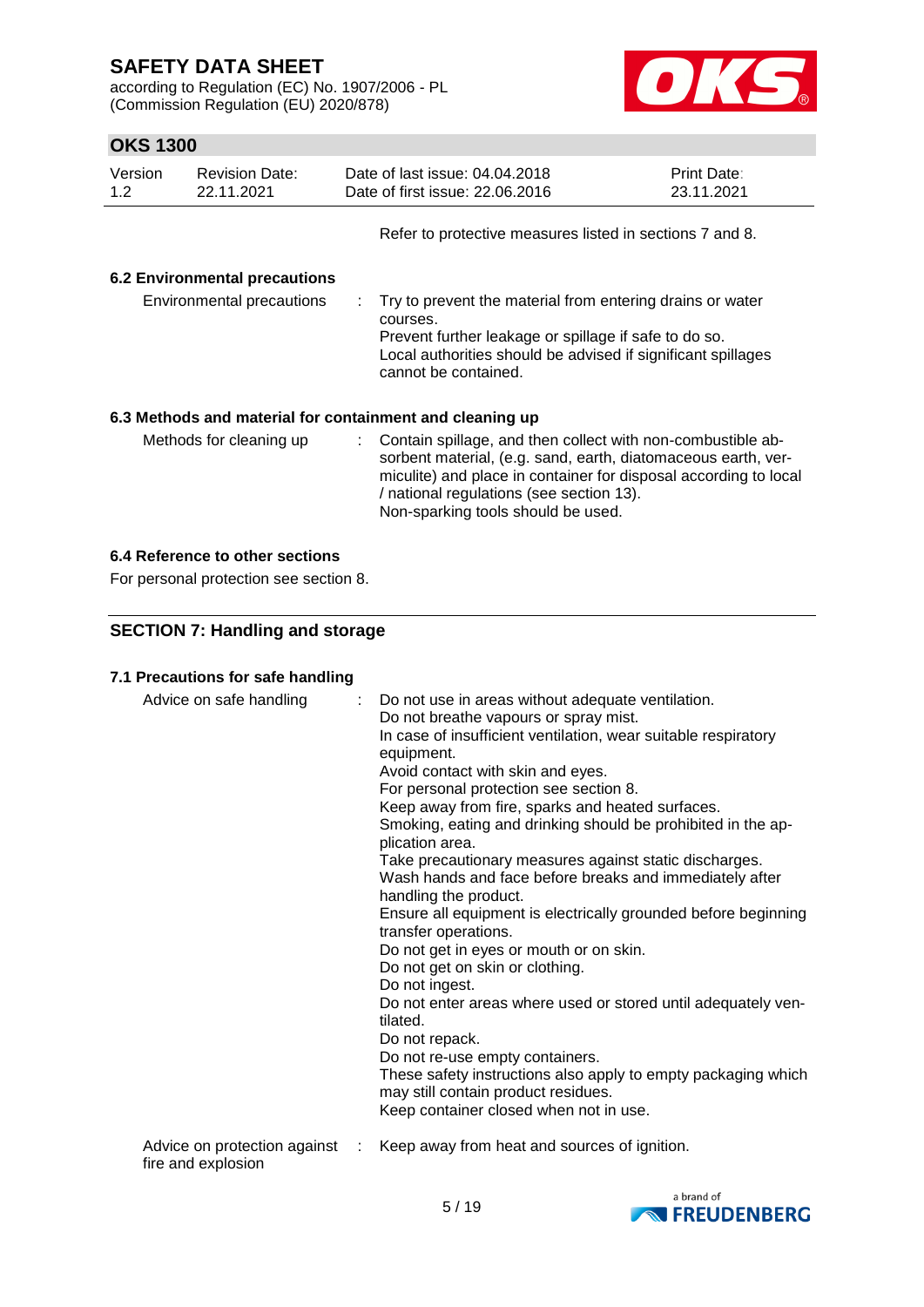according to Regulation (EC) No. 1907/2006 - PL (Commission Regulation (EU) 2020/878)



# **OKS 1300**

| Version<br>1.2                                   | <b>Revision Date:</b><br>22.11.2021        | Date of last issue: 04.04.2018<br>Date of first issue: 22.06.2016                                                                                                                                                                                                                                                                                                                                             | <b>Print Date:</b><br>23.11.2021 |
|--------------------------------------------------|--------------------------------------------|---------------------------------------------------------------------------------------------------------------------------------------------------------------------------------------------------------------------------------------------------------------------------------------------------------------------------------------------------------------------------------------------------------------|----------------------------------|
|                                                  | Hygiene measures                           | : Wash face, hands and any exposed skin thoroughly after<br>handling.                                                                                                                                                                                                                                                                                                                                         |                                  |
|                                                  |                                            | 7.2 Conditions for safe storage, including any incompatibilities                                                                                                                                                                                                                                                                                                                                              |                                  |
| Requirements for storage<br>areas and containers |                                            | : Store in original container. Keep container closed when not in<br>use. Keep in a dry, cool and well-ventilated place. Do not<br>store together with oxidizing and self-igniting products. Con-<br>tainers which are opened must be carefully resealed and kept<br>upright to prevent leakage. Store in accordance with the par-<br>ticular national regulations. Keep in properly labelled contain-<br>ers. |                                  |
|                                                  | 7.3 Specific end use(s)<br>Specific use(s) | Specific instructions for handling, not required.                                                                                                                                                                                                                                                                                                                                                             |                                  |

# **SECTION 8: Exposure controls/personal protection**

#### **8.1 Control parameters**

#### **Occupational Exposure Limits**

| Components                                                                                       | CAS-No.    | Value type (Form<br>of exposure) | Control parameters | <b>Basis</b>             |
|--------------------------------------------------------------------------------------------------|------------|----------------------------------|--------------------|--------------------------|
| Naphtha (petrole-<br>um), hydrotreated<br>heavy; Low boiling<br>point ydrogen<br>treated naphtha | 64742-48-9 | <b>NDS</b>                       | 300 mg/m3          | PL OEL<br>$(2018-07-07)$ |
|                                                                                                  |            | <b>NDSch</b>                     | $900$ mg/m $3$     | PL OEL<br>$(2018-07-07)$ |

#### **8.2 Exposure controls**

#### **Engineering measures**

Effective exhaust ventilation system

#### **Personal protective equipment**

| Eye protection     | Safety glasses with side-shields |
|--------------------|----------------------------------|
| Hand protection    |                                  |
| Material           | : Nitrile rubber                 |
| Break through time | $:$ > 10 min                     |
| Protective index   | Class 1                          |

Remarks : Wear protective gloves. The break through time depends amongst other things on the material, the thickness and the type of glove and therefore has to be measured for each case.

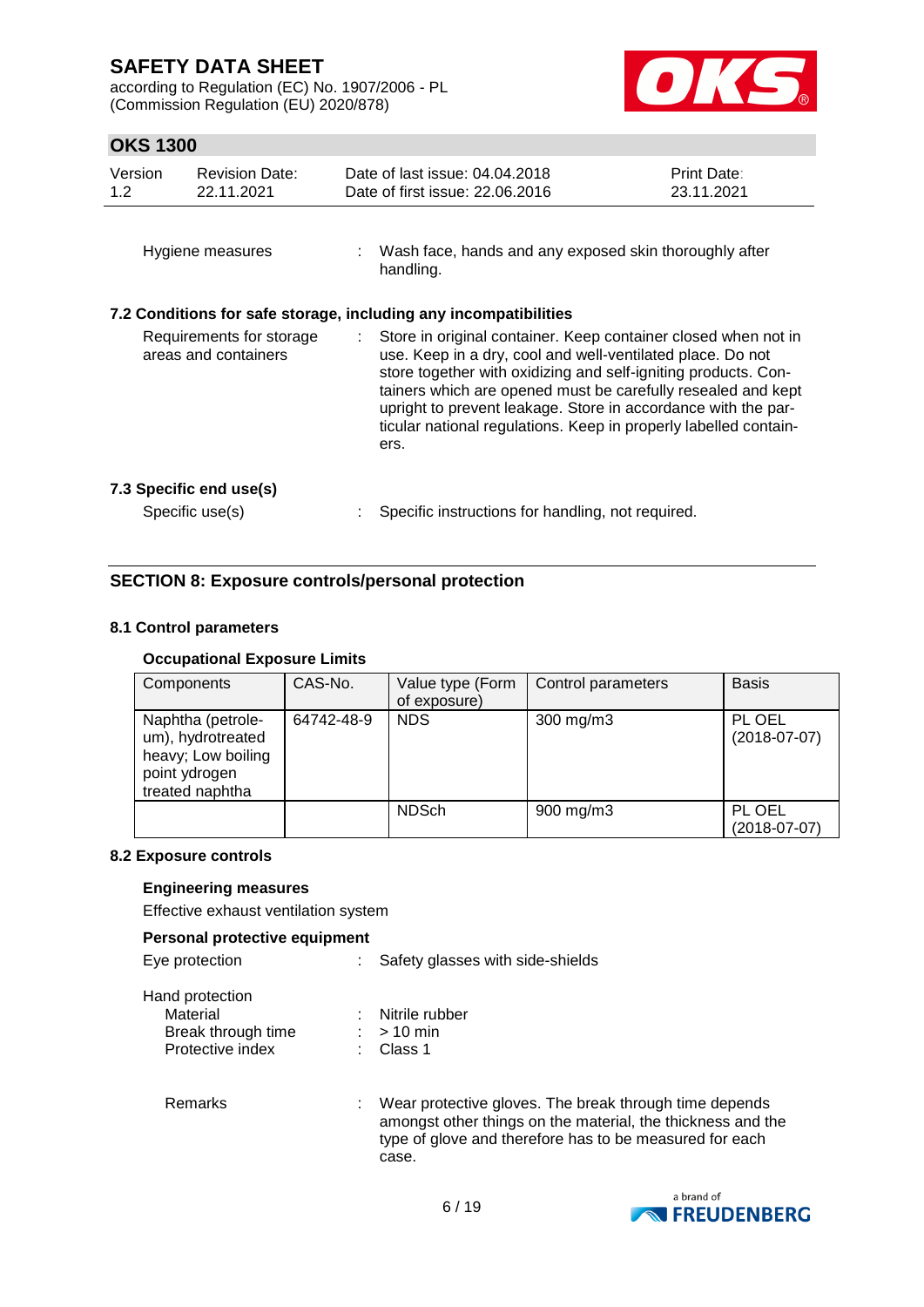according to Regulation (EC) No. 1907/2006 - PL (Commission Regulation (EU) 2020/878)



# **OKS 1300**

| Version<br>1.2 <sub>2</sub> | <b>Revision Date:</b><br>22.11.2021 | Date of last issue: 04.04.2018<br>Date of first issue: 22.06.2016                                                                                                                                                                                                                                             | Print Date:<br>23.11.2021 |
|-----------------------------|-------------------------------------|---------------------------------------------------------------------------------------------------------------------------------------------------------------------------------------------------------------------------------------------------------------------------------------------------------------|---------------------------|
|                             |                                     | The selected protective gloves have to satisfy the specifica-<br>tions of Regulation (EU) 2016/425 and the standard EN 374<br>derived from it.                                                                                                                                                                |                           |
| Respiratory protection      |                                     | Use respiratory protection unless adequate local exhaust<br>ventilation is provided or exposure assessment demonstrates<br>that exposures are within recommended exposure guidelines.                                                                                                                         |                           |
|                             | Filter type                         | Filter type A-P                                                                                                                                                                                                                                                                                               |                           |
| Protective measures         |                                     | The type of protective equipment must be selected according<br>to the concentration and amount of the dangerous substance<br>at the specific workplace.<br>Choose body protection in relation to its type, to the concen-<br>tration and amount of dangerous substances, and to the spe-<br>cific work-place. |                           |

# **SECTION 9: Physical and chemical properties**

#### **9.1 Information on basic physical and chemical properties**

| Physical state                                              |                           | liquid            |
|-------------------------------------------------------------|---------------------------|-------------------|
| Colour                                                      | t                         | white             |
| Odour                                                       | t.                        | hydrocarbon-like  |
| Odour Threshold                                             | t                         | No data available |
|                                                             |                           |                   |
| Melting point/range                                         | ÷                         | No data available |
| Boiling point/boiling range                                 | t.                        | 186 °C            |
| Flammability (solid, gas)                                   | t.                        | Not applicable    |
| Upper explosion limit / Upper<br>flammability limit         | t.                        | No data available |
| Lower explosion limit / Lower<br>flammability limit         | $\mathbb{R}^{\mathbb{Z}}$ | No data available |
| Flash point                                                 | t.                        | 63 °C             |
| Auto-ignition temperature                                   |                           | No data available |
| Decomposition temperature<br>Decomposition tempera-<br>ture |                           | No data available |

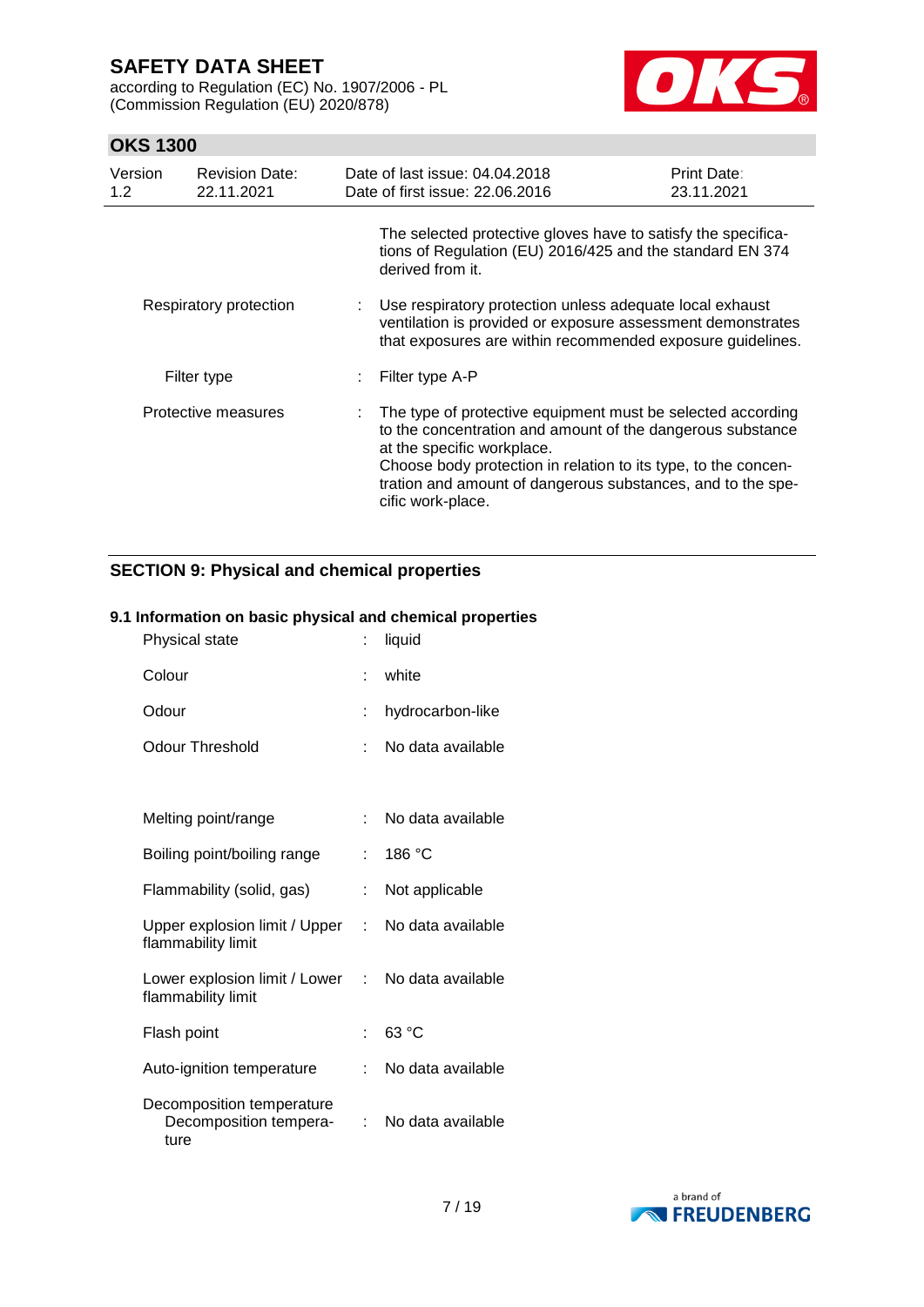according to Regulation (EC) No. 1907/2006 - PL (Commission Regulation (EU) 2020/878)



# **OKS 1300**

| Version<br>1.2 |                     | <b>Revision Date:</b><br>22.11.2021 |           | Date of last issue: 04.04.2018<br>Date of first issue: 22.06.2016         | Print Date:<br>23.11.2021 |
|----------------|---------------------|-------------------------------------|-----------|---------------------------------------------------------------------------|---------------------------|
|                | pH                  |                                     | ÷,        | Not applicable<br>substance/mixture is non-polar/aprotic                  |                           |
|                | Viscosity           |                                     |           |                                                                           |                           |
|                |                     | Viscosity, dynamic                  | ÷         | No data available                                                         |                           |
|                |                     | Viscosity, kinematic                | ÷.        | $< 6.9$ mm2/s (40 °C)                                                     |                           |
|                | Solubility(ies)     |                                     |           |                                                                           |                           |
|                |                     | Water solubility                    | ÷         | immiscible                                                                |                           |
|                |                     | Solubility in other solvents        | $\cdot$ : | No data available                                                         |                           |
|                | octanol/water       | Partition coefficient: n-           |           | No data available                                                         |                           |
|                |                     | Relative density                    | ÷.        | 0,7875 $(20 °C)$<br>Reference substance: Water<br>The value is calculated |                           |
|                | Density             |                                     | ÷         | 0,79 g/cm3<br>(20 °C)                                                     |                           |
|                | <b>Bulk density</b> |                                     | ÷         | No data available                                                         |                           |
|                |                     | Relative vapour density             | ÷         | No data available                                                         |                           |
|                |                     | 9.2 Other information               |           |                                                                           |                           |
|                | Explosives          |                                     | ÷         | Not explosive                                                             |                           |
|                |                     | Oxidizing properties                |           | No data available                                                         |                           |
|                | Self-ignition       |                                     |           | No data available                                                         |                           |
|                |                     | Evaporation rate                    | ÷         | No data available                                                         |                           |
|                |                     | Sublimation point                   | ÷         | No data available                                                         |                           |

# **SECTION 10: Stability and reactivity**

#### **10.1 Reactivity**

No hazards to be specially mentioned.

#### **10.2 Chemical stability**

Stable under normal conditions.

#### **10.3 Possibility of hazardous reactions**

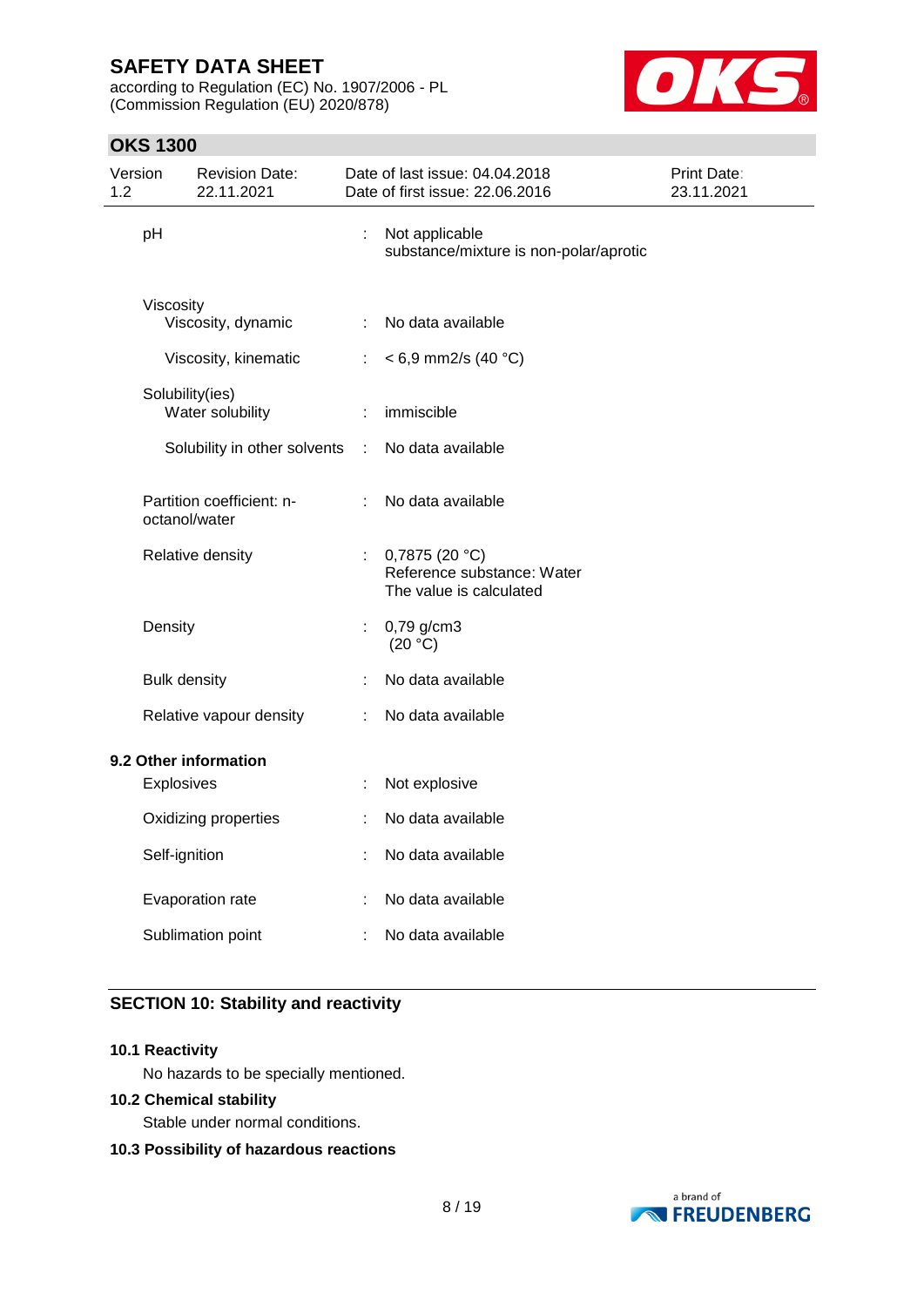according to Regulation (EC) No. 1907/2006 - PL (Commission Regulation (EU) 2020/878)



# **OKS 1300**

| Version<br>1.2                                  | <b>Revision Date:</b><br>22.11.2021               | Date of last issue: 04.04.2018<br>Date of first issue: 22.06.2016 | <b>Print Date:</b><br>23.11.2021 |
|-------------------------------------------------|---------------------------------------------------|-------------------------------------------------------------------|----------------------------------|
|                                                 | Hazardous reactions                               | No dangerous reaction known under conditions of normal use.       |                                  |
| 10.4 Conditions to avoid<br>Conditions to avoid |                                                   | Heat, flames and sparks.                                          |                                  |
|                                                 | 10.5 Incompatible materials<br>Materials to avoid | Oxidizing agents                                                  |                                  |

#### **10.6 Hazardous decomposition products**

No decomposition if stored and applied as directed.

## **SECTION 11: Toxicological information**

#### **11.1 Information on hazard classes as defined in Regulation (EC) No 1272/2008**

| <b>Acute toxicity</b>            |                                                                                                                                           |  |  |  |  |
|----------------------------------|-------------------------------------------------------------------------------------------------------------------------------------------|--|--|--|--|
| <b>Product:</b>                  |                                                                                                                                           |  |  |  |  |
| Acute oral toxicity              | Remarks: This information is not available.                                                                                               |  |  |  |  |
| Acute inhalation toxicity<br>÷.  | Remarks: This information is not available.                                                                                               |  |  |  |  |
| Acute dermal toxicity            | Remarks: Prolonged or repeated skin contact with liquid may<br>cause defatting resulting in drying, redness and possible blis-<br>tering. |  |  |  |  |
|                                  | Symptoms: Skin disorders                                                                                                                  |  |  |  |  |
| Components:                      |                                                                                                                                           |  |  |  |  |
|                                  | Naphtha (petroleum), hydrotreated heavy; Low boiling point ydrogen treated naphtha:                                                       |  |  |  |  |
| Acute oral toxicity              | LD50 (Rat): $> 5.000$ mg/kg<br>Method: OECD Test Guideline 401                                                                            |  |  |  |  |
| Acute dermal toxicity            | : LD50 (Rabbit): $> 5.000$ mg/kg<br>Method: OECD Test Guideline 402                                                                       |  |  |  |  |
| <b>Skin corrosion/irritation</b> |                                                                                                                                           |  |  |  |  |
| <b>Product:</b>                  |                                                                                                                                           |  |  |  |  |
| Remarks<br>$\epsilon$            | This information is not available.                                                                                                        |  |  |  |  |
| Components:                      |                                                                                                                                           |  |  |  |  |
|                                  | Naphtha (petroleum), hydrotreated heavy; Low boiling point ydrogen treated naphtha:                                                       |  |  |  |  |
| <b>Species</b>                   | Rabbit                                                                                                                                    |  |  |  |  |
| Assessment                       | No skin irritation                                                                                                                        |  |  |  |  |
| Method                           | <b>OECD Test Guideline 404</b>                                                                                                            |  |  |  |  |

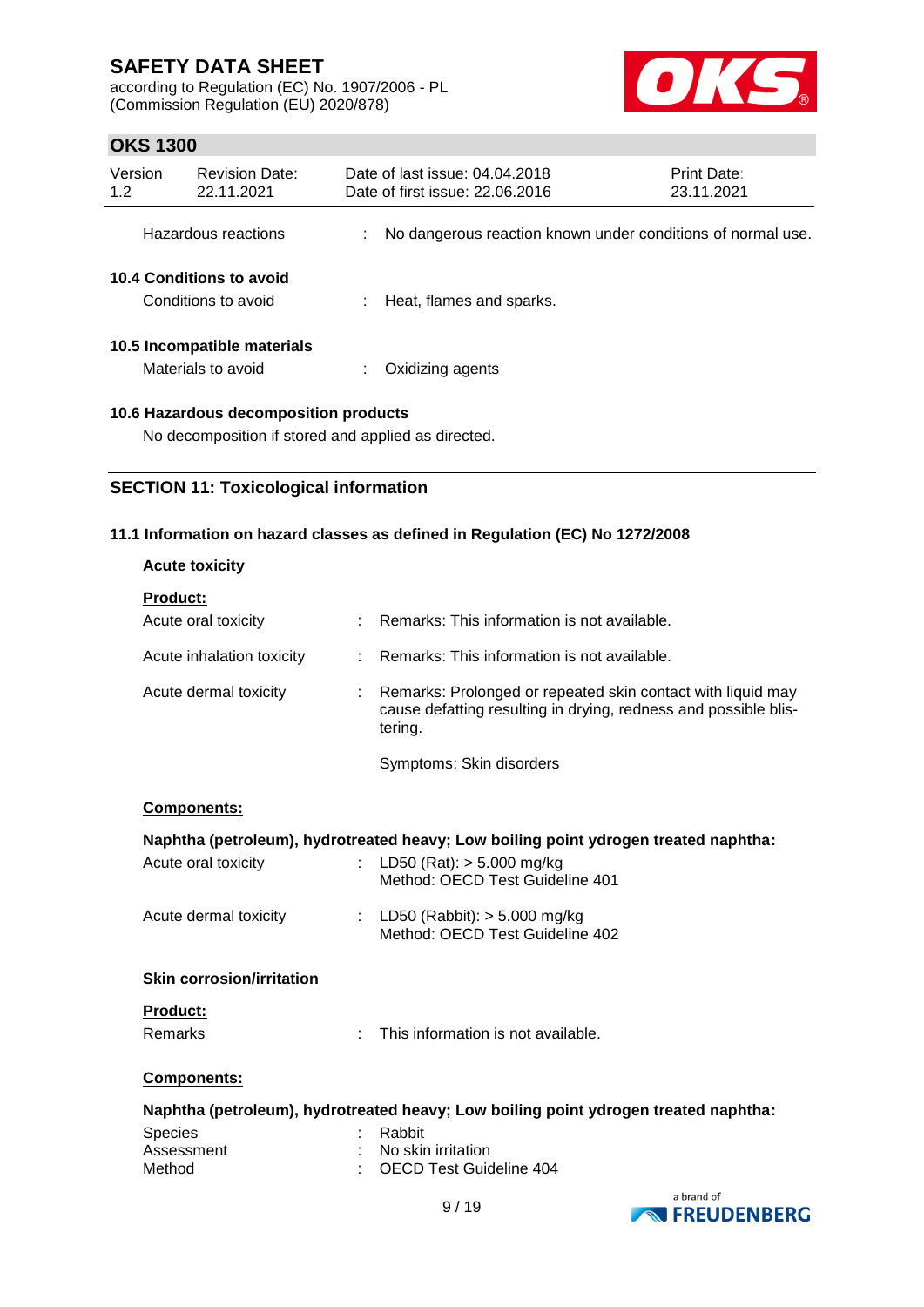according to Regulation (EC) No. 1907/2006 - PL (Commission Regulation (EU) 2020/878)



# **OKS 1300**

| Version<br>1.2 |                                                  | <b>Revision Date:</b><br>22.11.2021      |                            | Date of last issue: 04.04.2018<br>Date of first issue: 22.06.2016                                                        | Print Date:<br>23.11.2021 |
|----------------|--------------------------------------------------|------------------------------------------|----------------------------|--------------------------------------------------------------------------------------------------------------------------|---------------------------|
|                | Result                                           |                                          |                            | Mild skin irritation                                                                                                     |                           |
|                | Result                                           |                                          |                            | Repeated exposure may cause skin dryness or cracking.                                                                    |                           |
|                |                                                  | Serious eye damage/eye irritation        |                            |                                                                                                                          |                           |
|                | Product:<br>Remarks                              |                                          |                            | This information is not available.                                                                                       |                           |
|                |                                                  | Components:                              |                            |                                                                                                                          |                           |
|                |                                                  |                                          |                            | Naphtha (petroleum), hydrotreated heavy; Low boiling point ydrogen treated naphtha:                                      |                           |
|                | <b>Species</b><br>Assessment<br>Method<br>Result |                                          |                            | Rabbit<br>No eye irritation<br><b>OECD Test Guideline 405</b><br>No eye irritation                                       |                           |
|                |                                                  | <b>Respiratory or skin sensitisation</b> |                            |                                                                                                                          |                           |
|                | Product:<br>Remarks                              |                                          | $\mathcal{L}^{\text{max}}$ | This information is not available.                                                                                       |                           |
|                |                                                  | Components:                              |                            |                                                                                                                          |                           |
|                |                                                  |                                          |                            | Naphtha (petroleum), hydrotreated heavy; Low boiling point ydrogen treated naphtha:                                      |                           |
|                | <b>Species</b><br>Assessment<br>Method<br>Result |                                          |                            | Guinea pig<br>Does not cause skin sensitisation.<br><b>OECD Test Guideline 406</b><br>Does not cause skin sensitisation. |                           |
|                |                                                  | <b>Germ cell mutagenicity</b>            |                            |                                                                                                                          |                           |
|                | <b>Product:</b>                                  |                                          |                            |                                                                                                                          |                           |
|                |                                                  | Genotoxicity in vitro                    |                            | Remarks: No data available                                                                                               |                           |
|                |                                                  | Genotoxicity in vivo                     |                            | Remarks: No data available                                                                                               |                           |
|                |                                                  | Components:                              |                            |                                                                                                                          |                           |
|                |                                                  |                                          |                            | Naphtha (petroleum), hydrotreated heavy; Low boiling point ydrogen treated naphtha:                                      |                           |
|                | sessment                                         | Germ cell mutagenicity-As-               |                            | Tests on bacterial or mammalian cell cultures did not show<br>mutagenic effects.                                         |                           |
|                |                                                  | Carcinogenicity                          |                            |                                                                                                                          |                           |
|                | Product:<br>Remarks                              |                                          |                            | No data available                                                                                                        |                           |

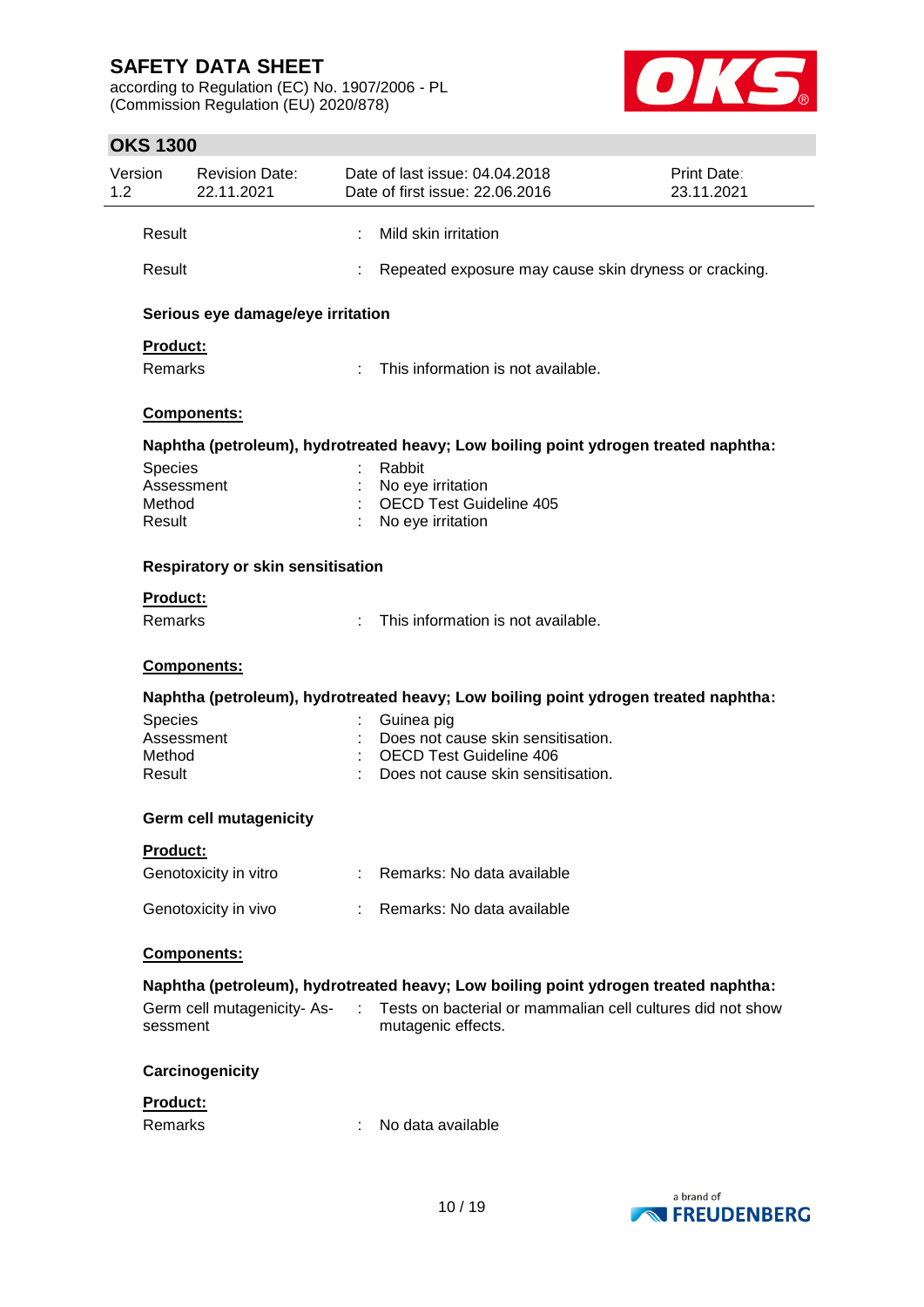according to Regulation (EC) No. 1907/2006 - PL (Commission Regulation (EU) 2020/878)



# **OKS 1300**

| Version | <b>Revision Date:</b> | Date of last issue: 04.04.2018  | <b>Print Date:</b> |
|---------|-----------------------|---------------------------------|--------------------|
| 1.2     | 22.11.2021            | Date of first issue: 22,06,2016 | 23.11.2021         |

#### **Components:**

**Naphtha (petroleum), hydrotreated heavy; Low boiling point ydrogen treated naphtha:**

| Carcinogenicity - Assess- | Not classifiable as a human carcinogen. |
|---------------------------|-----------------------------------------|
| ment                      |                                         |

#### **Reproductive toxicity**

#### **Product:**

| Effects on fertility               | Remarks: No data available |
|------------------------------------|----------------------------|
| Effects on foetal develop-<br>ment | Remarks: No data available |

#### **Components:**

**Naphtha (petroleum), hydrotreated heavy; Low boiling point ydrogen treated naphtha:**

| Reproductive toxicity - As- | $\therefore$ - Fertility -                        |
|-----------------------------|---------------------------------------------------|
| sessment                    | No toxicity to reproduction<br>- Teratogenicity - |
|                             | No toxicity to reproduction                       |

#### **STOT - single exposure**

#### **Components:**

| Naphtha (petroleum), hydrotreated heavy; Low boiling point ydrogen treated naphtha: |  |                                                               |  |  |  |
|-------------------------------------------------------------------------------------|--|---------------------------------------------------------------|--|--|--|
| Assessment                                                                          |  | The substance or mixture is not classified as specific target |  |  |  |
|                                                                                     |  | organ toxicant, single exposure.                              |  |  |  |

#### **STOT - repeated exposure**

#### **Components:**

| Naphtha (petroleum), hydrotreated heavy; Low boiling point ydrogen treated naphtha: |                                                                                                     |  |  |  |  |
|-------------------------------------------------------------------------------------|-----------------------------------------------------------------------------------------------------|--|--|--|--|
| Assessment                                                                          | : The substance or mixture is not classified as specific target<br>organ toxicant, single exposure. |  |  |  |  |
| <b>Repeated dose toxicity</b>                                                       |                                                                                                     |  |  |  |  |

# **Product:**

Remarks : This information is not available.

#### **Aspiration toxicity**

#### **Product:**

May be fatal if swallowed and enters airways.

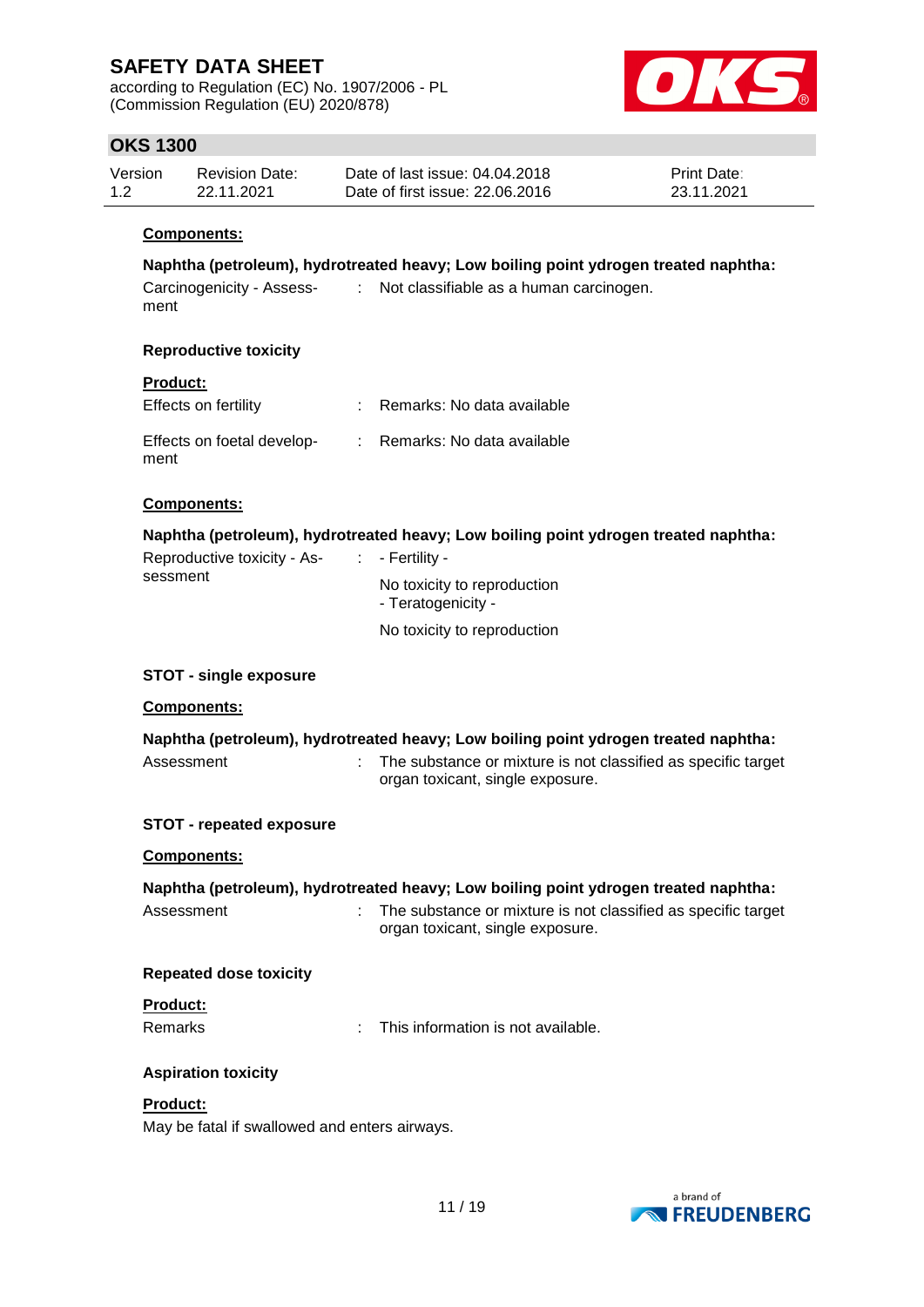according to Regulation (EC) No. 1907/2006 - PL (Commission Regulation (EU) 2020/878)



# **OKS 1300**

| Version | <b>Revision Date:</b> | Date of last issue: 04.04.2018  | <b>Print Date:</b> |
|---------|-----------------------|---------------------------------|--------------------|
| 1.2     | 22.11.2021            | Date of first issue: 22,06,2016 | 23.11.2021         |

#### **Components:**

**Naphtha (petroleum), hydrotreated heavy; Low boiling point ydrogen treated naphtha:**

May be fatal if swallowed and enters airways.

#### **octadec-1-ene:**

May be fatal if swallowed and enters airways.

#### **11.2 Information on other hazards**

#### **Endocrine disrupting properties**

#### **Product:**

Assessment : The substance/mixture does not contain components considered to have endocrine disrupting properties according to REACH Article 57(f) or Commission Delegated regulation (EU) 2017/2100 or Commission Regulation (EU) 2018/605 at levels of 0.1% or higher.

#### **Further information**

#### **Product:**

Remarks : Information given is based on data on the components and the toxicology of similar products.

## **SECTION 12: Ecological information**

#### **12.1 Toxicity**

| <b>Product:</b>                                                                     |      |                                                                                                                                                         |
|-------------------------------------------------------------------------------------|------|---------------------------------------------------------------------------------------------------------------------------------------------------------|
| Toxicity to fish                                                                    |      | : Remarks: No data available                                                                                                                            |
| Toxicity to daphnia and other : Remarks: No data available<br>aquatic invertebrates |      |                                                                                                                                                         |
| Toxicity to algae/aquatic<br>plants                                                 |      | : Remarks: No data available                                                                                                                            |
| Toxicity to microorganisms                                                          | - 11 | Remarks: No data available                                                                                                                              |
| <b>Components:</b>                                                                  |      |                                                                                                                                                         |
| Tovicity to fich                                                                    |      | Naphtha (petroleum), hydrotreated heavy; Low boiling point ydrogen treated naphtha:<br>$\sim$ 1050 (Opentypobus mykics (raipbow trout)): $\sim$ 100 mg/ |

| Toxicity to fish | : LC50 (Oncorhynchus mykiss (rainbow trout)): $> 100$ mg/l<br>Exposure time: 96 h |
|------------------|-----------------------------------------------------------------------------------|
|                  | Toxicity to daphnia and other : $EC50$ (Daphnia magna (Water flea)): $> 100$ mg/l |

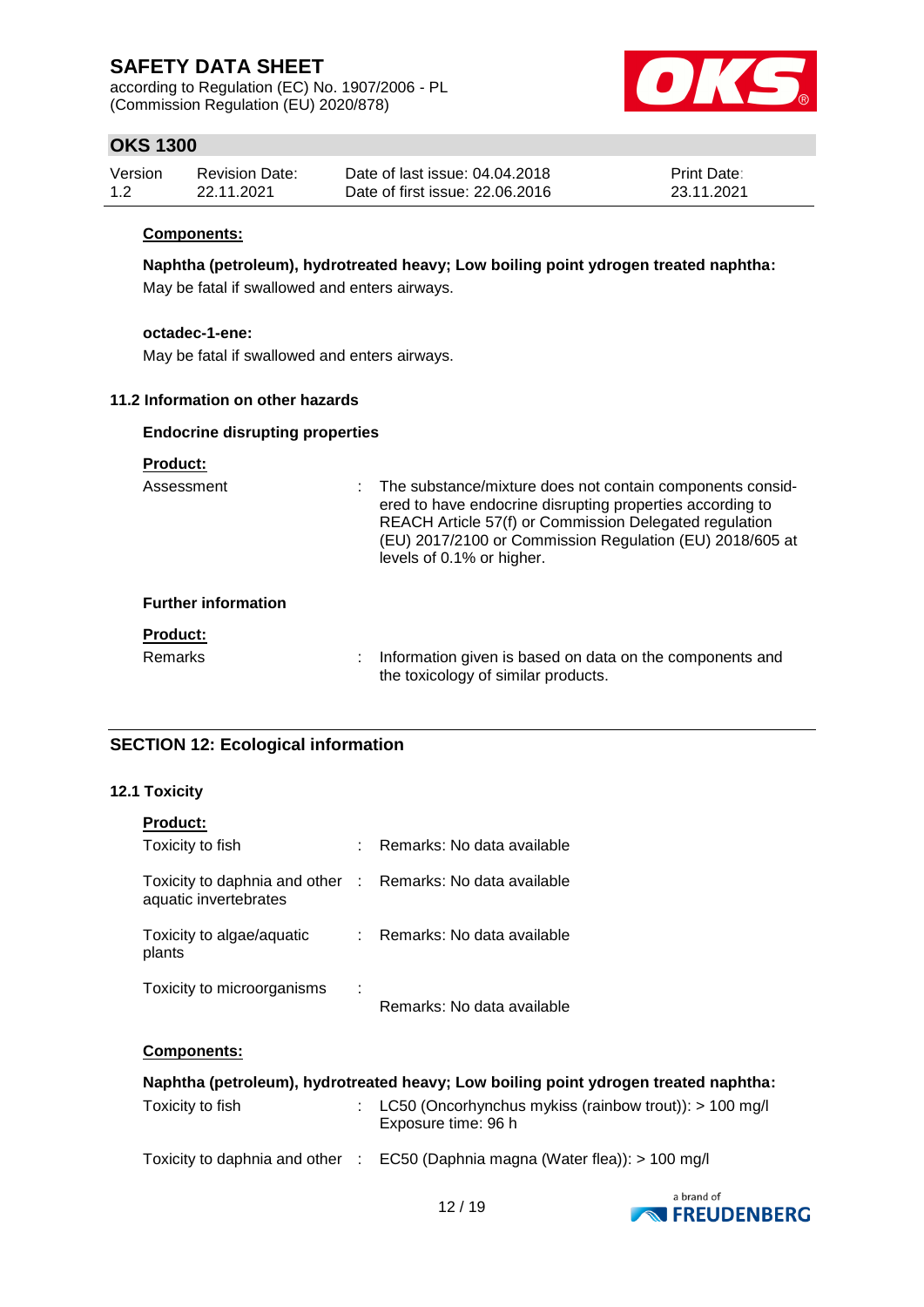according to Regulation (EC) No. 1907/2006 - PL (Commission Regulation (EU) 2020/878)



# **OKS 1300**

| 1.2 | Version                     | <b>Revision Date:</b><br>22.11.2021                    |           | Date of last issue: 04.04.2018<br>Date of first issue: 22.06.2016                                                                                                                                                       | <b>Print Date:</b><br>23.11.2021 |
|-----|-----------------------------|--------------------------------------------------------|-----------|-------------------------------------------------------------------------------------------------------------------------------------------------------------------------------------------------------------------------|----------------------------------|
|     |                             | aquatic invertebrates                                  |           | Exposure time: 48 h                                                                                                                                                                                                     |                                  |
|     | plants                      | Toxicity to algae/aquatic                              |           | EC50 (Pseudokirchneriella subcapitata (green algae)): > 100<br>mg/l<br>Exposure time: 72 h                                                                                                                              |                                  |
|     |                             | octadec-1-ene:                                         |           |                                                                                                                                                                                                                         |                                  |
|     |                             | Toxicity to fish                                       | ÷         | LC50 (Oncorhynchus mykiss (rainbow trout)): > 1.000 mg/l<br>Exposure time: 96 h                                                                                                                                         |                                  |
|     |                             | Toxicity to daphnia and other<br>aquatic invertebrates | $\sim$ 10 | EC50 (Daphnia (water flea)): > 1.000 mg/l<br>Exposure time: 48 h                                                                                                                                                        |                                  |
|     | plants                      | Toxicity to algae/aquatic                              |           | IC50 (Scenedesmus capricornutum (fresh water algae)): ><br>1.000 mg/l<br>Exposure time: 72 h                                                                                                                            |                                  |
|     |                             | <b>Ecotoxicology Assessment</b>                        |           |                                                                                                                                                                                                                         |                                  |
|     |                             | Acute aquatic toxicity                                 | ÷         | Harmful to aquatic life.                                                                                                                                                                                                |                                  |
|     |                             | Chronic aquatic toxicity                               |           | Harmful to aquatic life with long lasting effects.                                                                                                                                                                      |                                  |
|     |                             | 12.2 Persistence and degradability                     |           |                                                                                                                                                                                                                         |                                  |
|     | <b>Product:</b>             |                                                        |           |                                                                                                                                                                                                                         |                                  |
|     |                             | Biodegradability                                       | ÷         | Remarks: No data available                                                                                                                                                                                              |                                  |
|     | ity                         | Physico-chemical removabil- :                          |           | Remarks: No data available                                                                                                                                                                                              |                                  |
|     |                             | 12.3 Bioaccumulative potential                         |           |                                                                                                                                                                                                                         |                                  |
|     | <u>Product:</u>             |                                                        |           |                                                                                                                                                                                                                         |                                  |
|     |                             | <b>Bioaccumulation</b>                                 |           | Remarks: This mixture contains no substance considered to<br>be persistent, bioaccumulating and toxic (PBT).<br>This mixture contains no substance considered to be very<br>persistent and very bioaccumulating (vPvB). |                                  |
|     |                             | Components:                                            |           |                                                                                                                                                                                                                         |                                  |
|     | octanol/water               | octadec-1-ene:<br>Partition coefficient: n-            |           | log Pow: 8,0                                                                                                                                                                                                            |                                  |
|     |                             | 12.4 Mobility in soil                                  |           |                                                                                                                                                                                                                         |                                  |
|     | Product:<br><b>Mobility</b> |                                                        |           | Remarks: No data available                                                                                                                                                                                              |                                  |

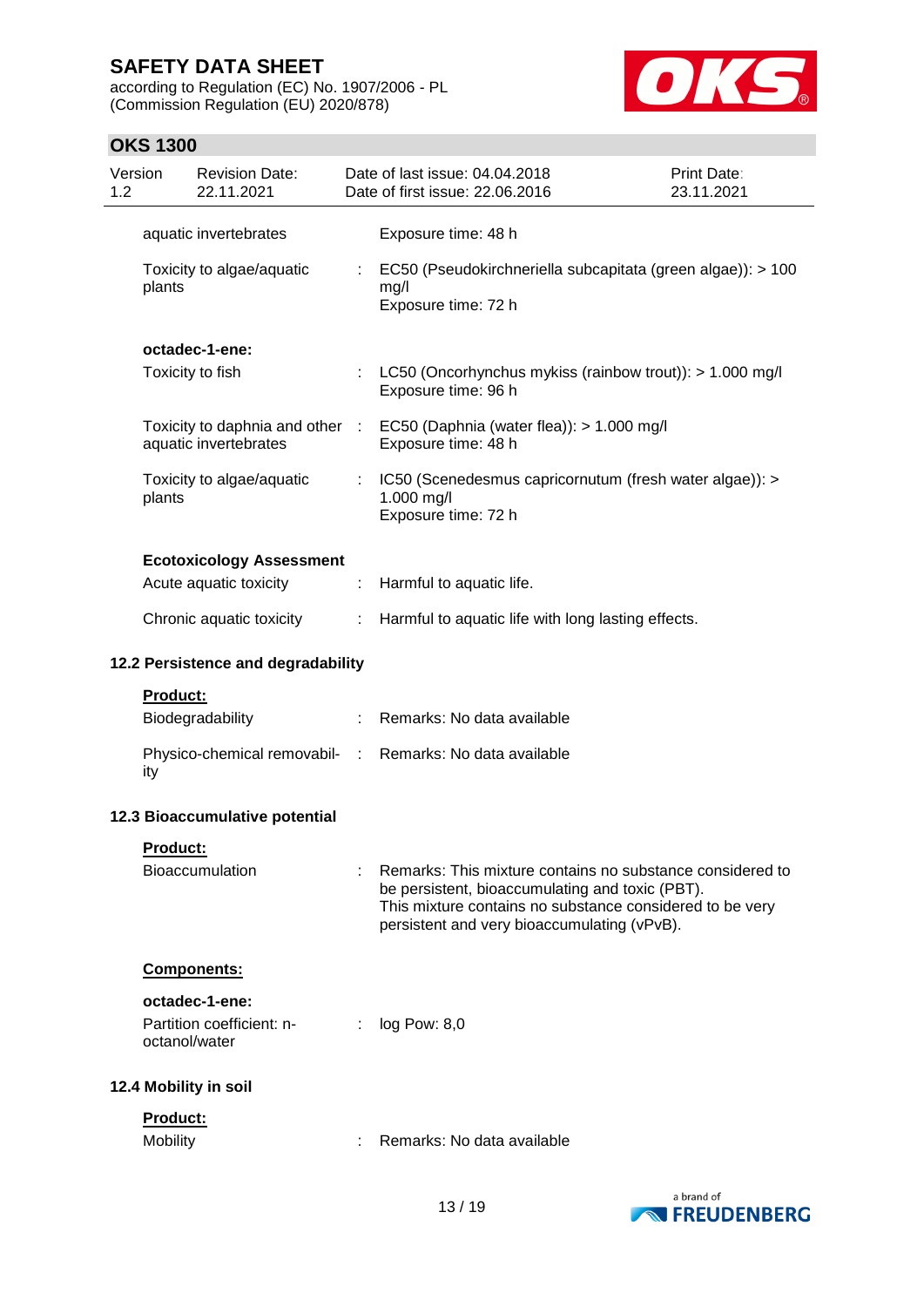according to Regulation (EC) No. 1907/2006 - PL (Commission Regulation (EU) 2020/878)



# **OKS 1300**

| Version<br>1.2 |                 | <b>Revision Date:</b><br>22.11.2021                |    | Date of last issue: 04.04.2018<br>Date of first issue: 22,06,2016                                                                                                                                                                                                         | Print Date:<br>23.11.2021 |
|----------------|-----------------|----------------------------------------------------|----|---------------------------------------------------------------------------------------------------------------------------------------------------------------------------------------------------------------------------------------------------------------------------|---------------------------|
|                |                 | Distribution among environ-<br>mental compartments | ٠  | Remarks: No data available                                                                                                                                                                                                                                                |                           |
|                |                 | 12.5 Results of PBT and vPvB assessment            |    |                                                                                                                                                                                                                                                                           |                           |
|                | <b>Product:</b> |                                                    |    |                                                                                                                                                                                                                                                                           |                           |
|                | Assessment      |                                                    |    | This substance/mixture contains no components considered<br>to be either persistent, bioaccumulative and toxic (PBT), or<br>very persistent and very bioaccumulative (vPvB) at levels of<br>0.1% or higher                                                                |                           |
|                |                 | <b>Components:</b>                                 |    |                                                                                                                                                                                                                                                                           |                           |
|                |                 |                                                    |    | Naphtha (petroleum), hydrotreated heavy; Low boiling point ydrogen treated naphtha:                                                                                                                                                                                       |                           |
|                | Assessment      |                                                    | ×, | Non-classified PBT substance. Non-classified vPvB sub-<br>stance.                                                                                                                                                                                                         |                           |
|                |                 | 12.6 Endocrine disrupting properties               |    |                                                                                                                                                                                                                                                                           |                           |
|                | <b>Product:</b> |                                                    |    |                                                                                                                                                                                                                                                                           |                           |
|                | Assessment      |                                                    |    | The substance/mixture does not contain components consid-<br>ered to have endocrine disrupting properties according to<br>REACH Article 57(f) or Commission Delegated regulation<br>(EU) 2017/2100 or Commission Regulation (EU) 2018/605 at<br>levels of 0.1% or higher. |                           |
|                |                 | 12.7 Other adverse effects                         |    |                                                                                                                                                                                                                                                                           |                           |
|                | <b>Product:</b> |                                                    |    |                                                                                                                                                                                                                                                                           |                           |
|                | mation          | Additional ecological infor-                       |    | : No information on ecology is available.                                                                                                                                                                                                                                 |                           |
|                |                 | <b>SECTION 13: Disposal considerations</b>         |    |                                                                                                                                                                                                                                                                           |                           |

# **13.1 Waste treatment methods**

| Product                | The product should not be allowed to enter drains, water<br>courses or the soil.<br>Do not dispose of with domestic refuse.<br>Dispose of as hazardous waste in compliance with local and<br>national regulations. |
|------------------------|--------------------------------------------------------------------------------------------------------------------------------------------------------------------------------------------------------------------|
|                        | Waste codes should be assigned by the user based on the<br>application for which the product was used.                                                                                                             |
| Contaminated packaging | Packaging that is not properly emptied must be disposed of as<br>the unused product.<br>Dispose of waste product or used containers according to<br>local regulations.                                             |

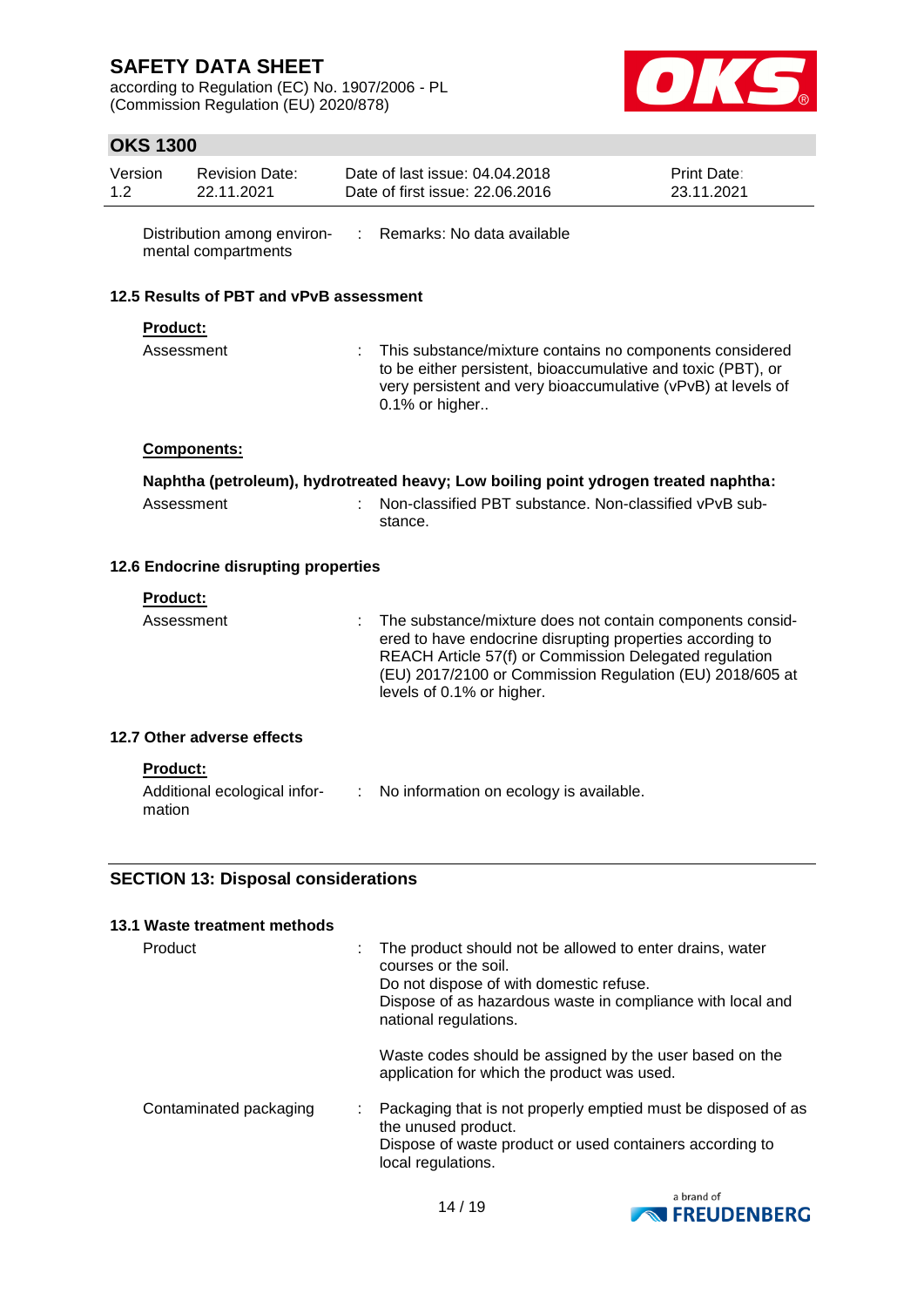according to Regulation (EC) No. 1907/2006 - PL (Commission Regulation (EU) 2020/878)



# **OKS 1300**

| Version    | <b>Revision Date:</b> | Date of last issue: 04.04.2018                                                                                                                                                                                                                                     | <b>Print Date:</b> |
|------------|-----------------------|--------------------------------------------------------------------------------------------------------------------------------------------------------------------------------------------------------------------------------------------------------------------|--------------------|
| 1.2        | 22.11.2021            | Date of first issue: 22.06.2016                                                                                                                                                                                                                                    | 23.11.2021         |
| Waste Code |                       | The following Waste Codes are only suggestions:<br>: used product, unused product<br>14 06 05*, sludges or solid wastes containing other solvents<br>uncleaned packagings<br>15 01 10, packaging containing residues of or contaminated<br>by hazardous substances |                    |

#### **SECTION 14: Transport information**

#### **14.1 UN number or ID number**

Not regulated as a dangerous good

#### **14.2 UN proper shipping name**

Not regulated as a dangerous good

#### **14.3 Transport hazard class(es)**

Not regulated as a dangerous good

#### **14.4 Packing group**

Not regulated as a dangerous good

#### **14.5 Environmental hazards**

Not regulated as a dangerous good

#### **14.6 Special precautions for user**

Not applicable

#### **14.7 Maritime transport in bulk according to IMO instruments**

Remarks : Not applicable for product as supplied.

#### **SECTION 15: Regulatory information**

#### **15.1 Safety, health and environmental regulations/legislation specific for the substance or mixture**

| REACH - Restrictions on the manufacture, placing on<br>the market and use of certain dangerous substances,<br>preparations and articles (Annex XVII) |    | : Conditions of restriction for the fol-<br>lowing entries should be considered:<br>Number on list 3                             |
|------------------------------------------------------------------------------------------------------------------------------------------------------|----|----------------------------------------------------------------------------------------------------------------------------------|
| REACH - Candidate List of Substances of Very High<br>Concern for Authorisation (Article 59).                                                         |    | : This product does not contain sub-<br>stances of very high concern (Regu-<br>lation (EC) No 1907/2006 (REACH),<br>Article 57). |
| REACH - List of substances subject to authorisation<br>(Annex XIV)                                                                                   | ÷. | Not applicable                                                                                                                   |
| Regulation (EC) No 1005/2009 on substances that de-<br>plete the ozone layer                                                                         |    | Not applicable                                                                                                                   |

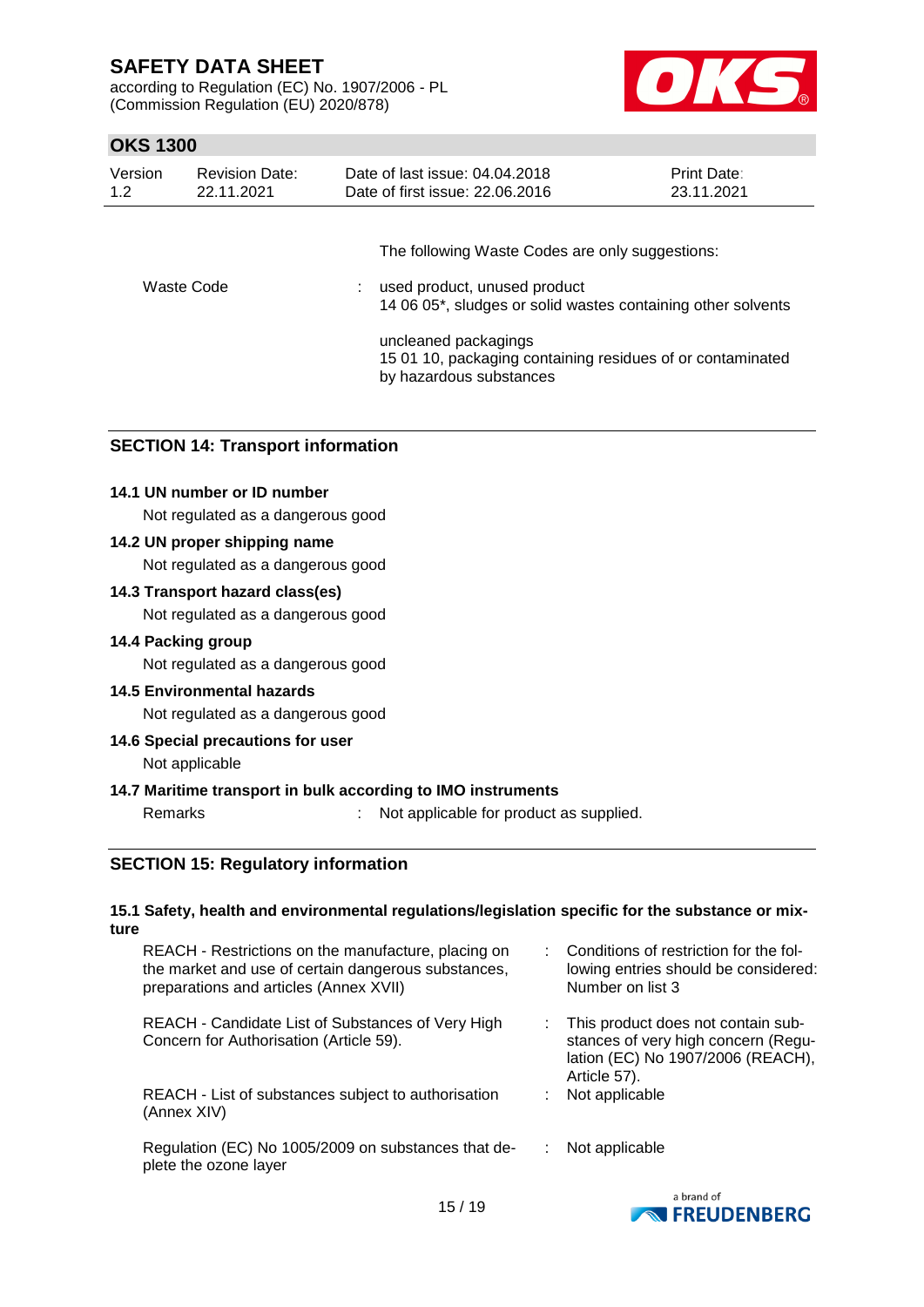according to Regulation (EC) No. 1907/2006 - PL (Commission Regulation (EU) 2020/878)



## **OKS 1300**

| Version<br>1.2 | <b>Revision Date:</b><br>22.11.2021                                                                                                                    | Date of last issue: 04.04.2018<br>Date of first issue: 22.06.2016                                                                                                                                                                                                                                                                                                                                                   | <b>Print Date:</b><br>23.11.2021                                |
|----------------|--------------------------------------------------------------------------------------------------------------------------------------------------------|---------------------------------------------------------------------------------------------------------------------------------------------------------------------------------------------------------------------------------------------------------------------------------------------------------------------------------------------------------------------------------------------------------------------|-----------------------------------------------------------------|
|                | Regulation (EU) 2019/1021 on persistent organic pollu-<br>tants (recast)                                                                               | Not applicable                                                                                                                                                                                                                                                                                                                                                                                                      |                                                                 |
|                | Regulation (EC) No 649/2012 of the European Parlia-<br>ment and the Council concerning the export and import<br>of dangerous chemicals                 | Not applicable                                                                                                                                                                                                                                                                                                                                                                                                      |                                                                 |
| stances.       | Seveso III: Directive 2012/18/EU of the European<br>Parliament and of the Council on the control of<br>major-accident hazards involving dangerous sub- | Petroleum products: (a) gasolines<br>and naphthas, (b) kerosenes<br>(including jet fuels), (c) gas oils<br>(including diesel fuels, home<br>heating oils and gas oil blending<br>streams), (d) heavy fuel oils (e)<br>alternative fuels serving the same<br>purposes and with similar proper-<br>ties as regards flammability and<br>environmental hazards as the<br>products referred to in points (a)<br>to $(d)$ |                                                                 |
|                | Volatile organic compounds                                                                                                                             |                                                                                                                                                                                                                                                                                                                                                                                                                     | $\cdot$ Directive 2010/75/ELL of 24 November 2010 on industrial |

Volatile organic compounds : Directive 2010/75/EU of 24 November 2010 on industrial emissions (integrated pollution prevention and control) Volatile organic compounds (VOC) content: 91,96 %

#### **Other regulations:**

Act of 25 February 2011 on chemical substances and their mixtures (i.e. Journal of Laws of 2019, No. 0, item 1225)

Regulation (EC) No 1272/2008 of the European Parliament and of the Council of 16 December 2008 on classification, labelling and packaging of substances and mixtures, amending and repealing Directives 67/548/EEC and 1999/45/EC, and amending Regulation (EC) No 1907/2006 (Official Journal of the European Union L 353 from 31.12.2008) with further adaptation to technical progress (ATP).

Regulation (EC) No 1907/2006 of the European Parliament and of the Council of 18 December 2006 concerning the Registration, Evaluation, Authorisation and Restriction of Chemicals (REACH), establishing a European Chemicals Agency, amending Directive 1999/45/EC and repealing Council Regulation (EEC) No 793/93 and Commission Regulation (EC) No 1488/94 as well as Council Directive 76/769/EEC and Commission Directives 91/155/EEC, 93/67/EEC, 93/105/EC and 2000/21/EC (Official Journal of the European Union L 396 from 30.12.2006, as amended).

Commission Regulation (EU) 2015/830 of 28 May 2015 amending Regulation (EC) No 1907/2006 of the European Parliament and of the Council on the Registration, Evaluation, Authorisation and Restriction of Chemicals (REACH)

Ordinance of the Minister of Health of 10 August 2012 concerning the criteria and procedure of classification of chemical substances and their mixtures (consolidated text Dz. U. of 2015., pos. 208).

Ordinance of the Minister of Economy, Labour and Social Policy of 21st December 2005 concerning the basic requirements for personal protective equipment (Dz. U. Nr. 259, item 2173). Ordinance of the Minister of Labour and Social Policy of 12 June 2018 concerning the highest allowable concentrations and levels of the agents harmful for health in the workplace (Dz.U 2018 pos 1286, with later amendments).

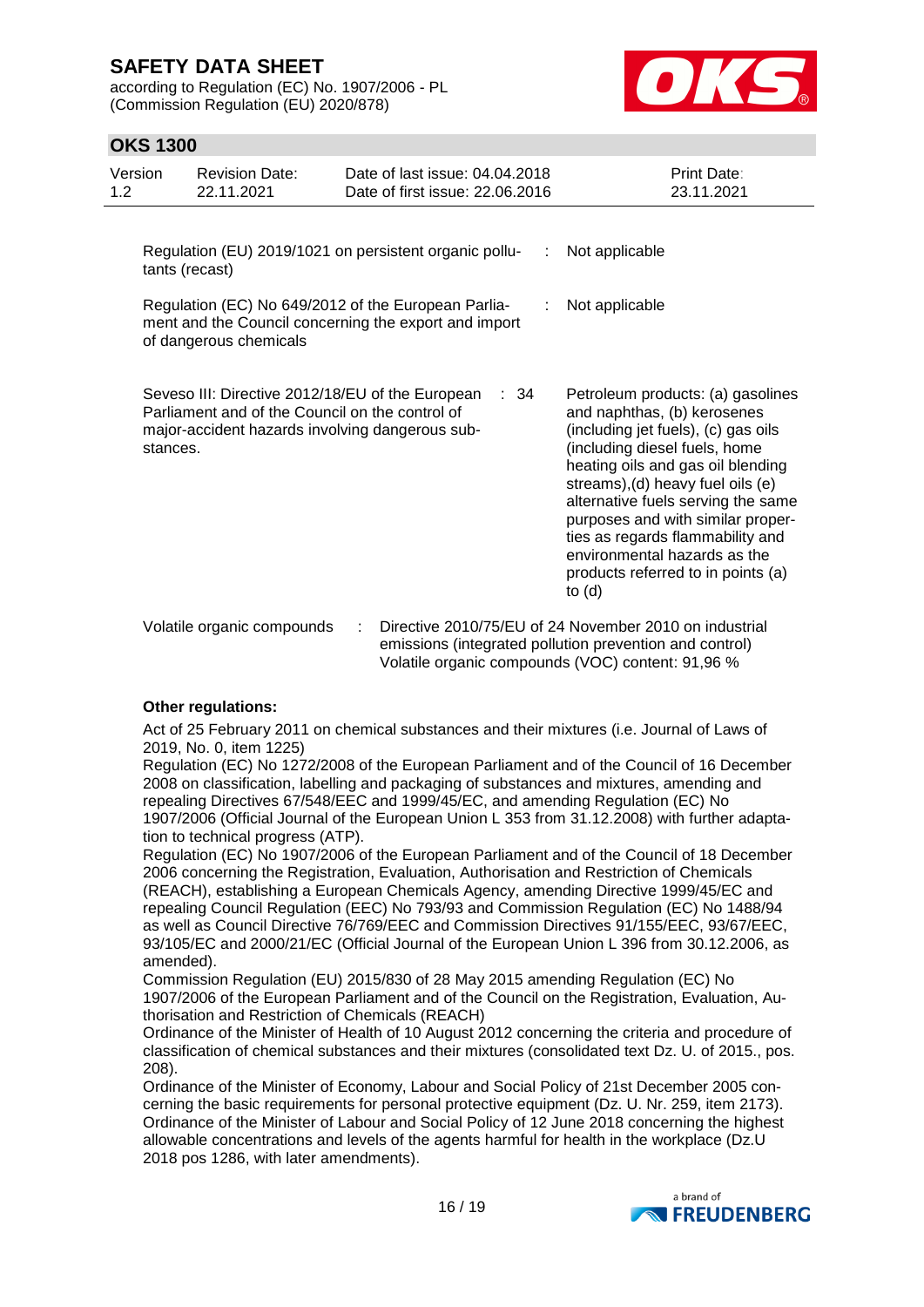according to Regulation (EC) No. 1907/2006 - PL (Commission Regulation (EU) 2020/878)



# **OKS 1300**

| Version | <b>Revision Date:</b> | Date of last issue: 04.04.2018  | <b>Print Date:</b> |
|---------|-----------------------|---------------------------------|--------------------|
| 1.2     | 22.11.2021            | Date of first issue: 22,06,2016 | 23.11.2021         |

Ordinance of the Minister of Health of 2nd February 2011 concerning tests and measurement of agents harmful for health in the workplace (Dz. U. Nr. 33, item 166 wraz z późn. zm.). Ordinance of the Minister of Health of 30th December 2004 on the health and safety of workers related to chemical agents at work (Dz. U. from 2005, Nr. 11, item 86, as amended). Act of 14 December 2012. on Waste (Journal of Laws of 2013. pos. 21, as amended). Act of 13 June 2013. On packaging and packaging waste Journal. U. of 2013. Item. 888, as amended).

Ordinance of the Minister of Climate of 2nd January 2020 on Waste Catalog (Dz. U. 2020 item 10).

Ordinance of the Minister of Environment on the requirements for carrying out the process of thermal treatment of waste and how to deal with waste produced in the process. (Dz. U. of 2016., Pos. 108)

Act of 19 August 2011 on transport of dangerous goods (Dz. U. Nr. 227, item 1367, as amended).

Government Statement of 18 February 2019 on enforcing of changes Annexes A and B of European Agreement concerning international transport of dangerous goods by road (ADR) (Dz. U. 2019, item 769).

Ordinance of the Minister of Health of 20th April 2012 concerning labeling of containers of dangerous substances and dangerous mixtures and some mixtures ((consolidated text) Dz. U. z 2015 nr. 0 poz. 450).

Ordinance of the Minister of Health of 11th June 2012 concerning categories of dangerous substances and dangerous mixtures for which containers must be fitted with child-resistant fastenings and a tactile warning of danger (Dz. U. from 2012, item 688 as amended).

#### **15.2 Chemical safety assessment**

This information is not available.

#### **SECTION 16: Other information**

| <b>Full text of H-Statements</b>        |                                                                                                                                                                                                                                                                                                                                                                                                             |
|-----------------------------------------|-------------------------------------------------------------------------------------------------------------------------------------------------------------------------------------------------------------------------------------------------------------------------------------------------------------------------------------------------------------------------------------------------------------|
| H <sub>304</sub><br>H412<br>EUH066      | May be fatal if swallowed and enters airways.<br>Harmful to aquatic life with long lasting effects.<br>Repeated exposure may cause skin dryness or cracking.                                                                                                                                                                                                                                                |
| <b>Full text of other abbreviations</b> |                                                                                                                                                                                                                                                                                                                                                                                                             |
|                                         |                                                                                                                                                                                                                                                                                                                                                                                                             |
| Note P                                  | The classification as a carcinogen or mutagen need not apply<br>if it can be shown that the substance contains less than 0.1 %<br>w/w benzene (Einecs No 200-753-7). When the substance is<br>not classified as a carcinogen at least the precautionary<br>statements (P102-)P260- P262-P301 + P310-P331 shall ap-<br>ply. This note applies only to certain complex oil-derived sub-<br>stances in Part 3. |
| PL OEL                                  | Poland. Occupational exposure limits for airborne toxic sub-<br>stances                                                                                                                                                                                                                                                                                                                                     |
| PL OEL / NDS<br>PL OEL / NDSch          | Maximal Admissible Concentration<br>Maximal Admissible Temporary Concentration                                                                                                                                                                                                                                                                                                                              |

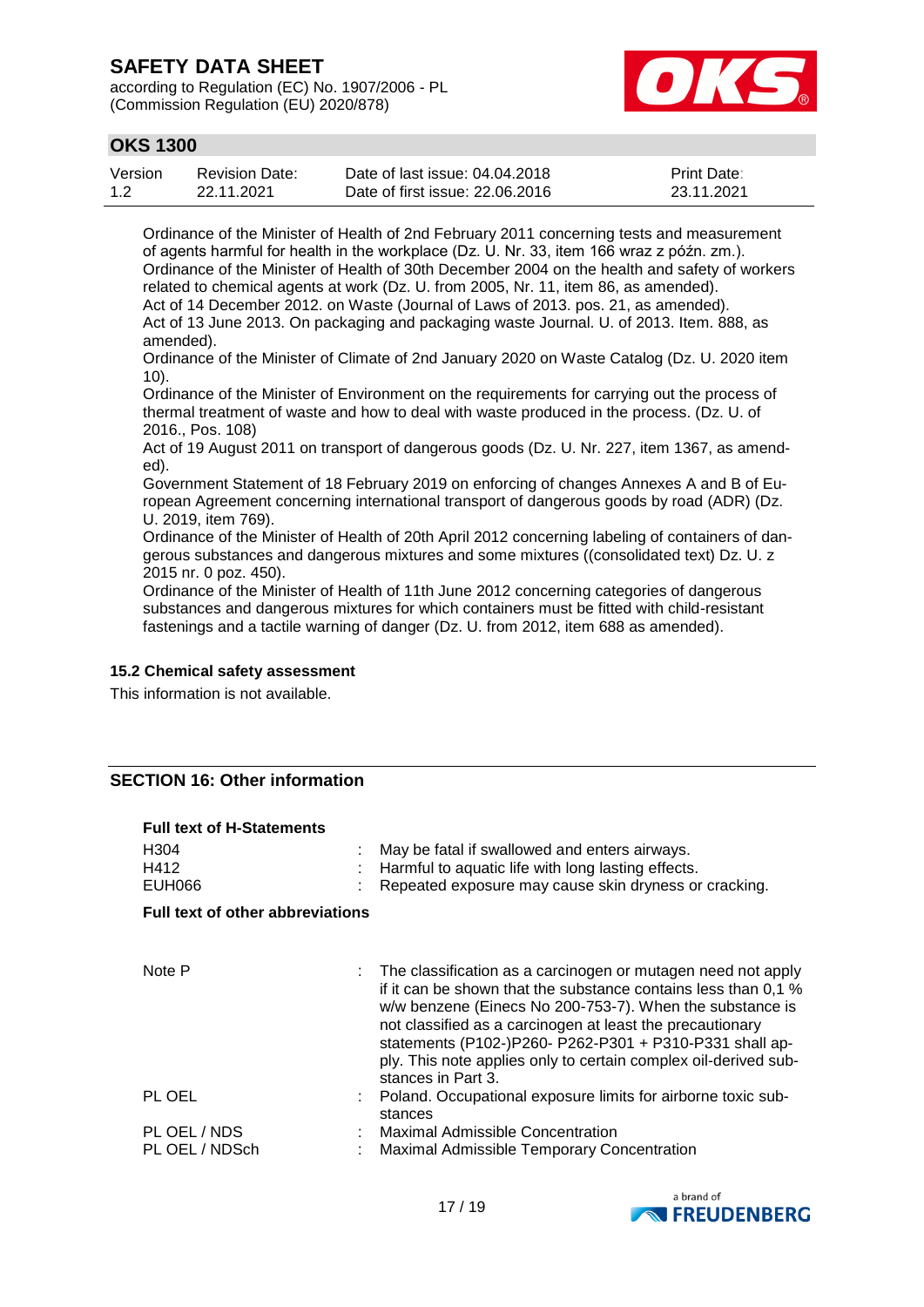according to Regulation (EC) No. 1907/2006 - PL (Commission Regulation (EU) 2020/878)



## **OKS 1300**

| Version | <b>Revision Date:</b> | Date of last issue: 04.04.2018  | <b>Print Date:</b> |
|---------|-----------------------|---------------------------------|--------------------|
| 1.2     | 22.11.2021            | Date of first issue: 22.06.2016 | 23.11.2021         |

ADN - European Agreement concerning the International Carriage of Dangerous Goods by Inland Waterways; ADR - European Agreement concerning the International Carriage of Dangerous Goods by Road; AIIC - Australian Inventory of Industrial Chemicals; ASTM - American Society for the Testing of Materials; bw - Body weight; CLP - Classification Labelling Packaging Regulation; Regulation (EC) No 1272/2008; CMR - Carcinogen, Mutagen or Reproductive Toxicant; DIN - Standard of the German Institute for Standardisation; DSL - Domestic Substances List (Canada); ECHA - European Chemicals Agency; EC-Number - European Community number; ECx - Concentration associated with x% response; ELx - Loading rate associated with x% response; EmS - Emergency Schedule; ENCS - Existing and New Chemical Substances (Japan); ErCx - Concentration associated with x% growth rate response; GHS - Globally Harmonized System; GLP - Good Laboratory Practice; IARC - International Agency for Research on Cancer; IATA - International Air Transport Association; IBC - International Code for the Construction and Equipment of Ships carrying Dangerous Chemicals in Bulk; IC50 - Half maximal inhibitory concentration; ICAO - International Civil Aviation Organization; IECSC - Inventory of Existing Chemical Substances in China; IMDG - International Maritime Dangerous Goods; IMO - International Maritime Organization; ISHL - Industrial Safety and Health Law (Japan); ISO - International Organisation for Standardization; KECI - Korea Existing Chemicals Inventory; LC50 - Lethal Concentration to 50 % of a test population; LD50 - Lethal Dose to 50% of a test population (Median Lethal Dose); MARPOL - International Convention for the Prevention of Pollution from Ships; n.o.s. - Not Otherwise Specified; NO(A)EC - No Observed (Adverse) Effect Concentration; NO(A)EL - No Observed (Adverse) Effect Level; NOELR - No Observable Effect Loading Rate; NZIoC - New Zealand Inventory of Chemicals; OECD - Organization for Economic Co-operation and Development; OPPTS - Office of Chemical Safety and Pollution Prevention; PBT - Persistent, Bioaccumulative and Toxic substance; PICCS - Philippines Inventory of Chemicals and Chemical Substances; (Q)SAR - (Quantitative) Structure Activity Relationship; REACH - Regulation (EC) No 1907/2006 of the European Parliament and of the Council concerning the Registration, Evaluation, Authorisation and Restriction of Chemicals; RID - Regulations concerning the International Carriage of Dangerous Goods by Rail; SADT - Self-Accelerating Decomposition Temperature; SDS - Safety Data Sheet; SVHC - Substance of Very High Concern; TCSI - Taiwan Chemical Substance Inventory; TRGS - Technical Rule for Hazardous Substances; TSCA - Toxic Substances Control Act (United States); UN - United Nations; vPvB - Very Persistent and Very Bioaccumulative

## **Further information**

#### **Classification of the mixture: Classification procedure:**

Asp. Tox. 1 **H304** Based on product data or assessment

This safety data sheet applies only to products as originally packed and labelled. The information contained therein may not be reproduced or modified without our express written permission. Any forwarding of this document is only permitted to the extent required by law. Any further, in particular public, dissemination of the safety data sheet (e.g. as a document for download from the Internet) is not permitted without our express written consent. We provide our customers with amended safety data sheets as prescribed by law. The customer is responsible for passing on safety data sheets and any amendments contained therein to its own customers, employees and other users of the product. We provide no guarantee that safety data sheets received by users from third parties are up-to-date. All information and instructions in this safety data sheet have been compiled to the best of our knowledge and are based on the information available to us on the day of publication. The information provided is intended to describe the product in relation to the required safety measures; it is neither an assurance of characteristics nor a guarantee of the product's suitability for particular applications and does not justify any contractual legal relationship. The existence of a safety data sheet for a particular jurisdiction does not necessarily mean